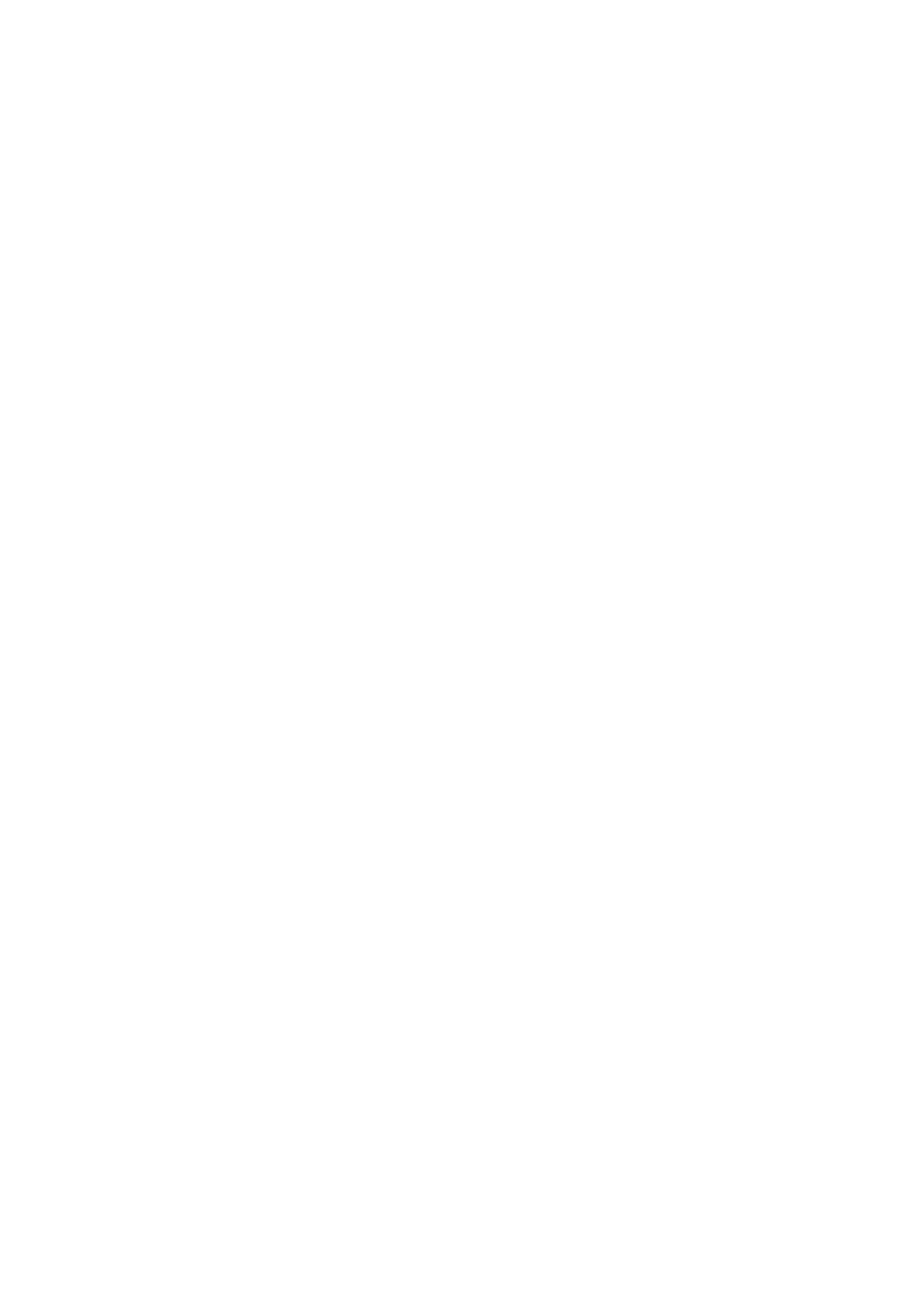# Myths and Brands in Vocational Education

Edited by

Anja Heikkinen and Lorenz Lassnigg

Cambridge **Scholars** Publishing

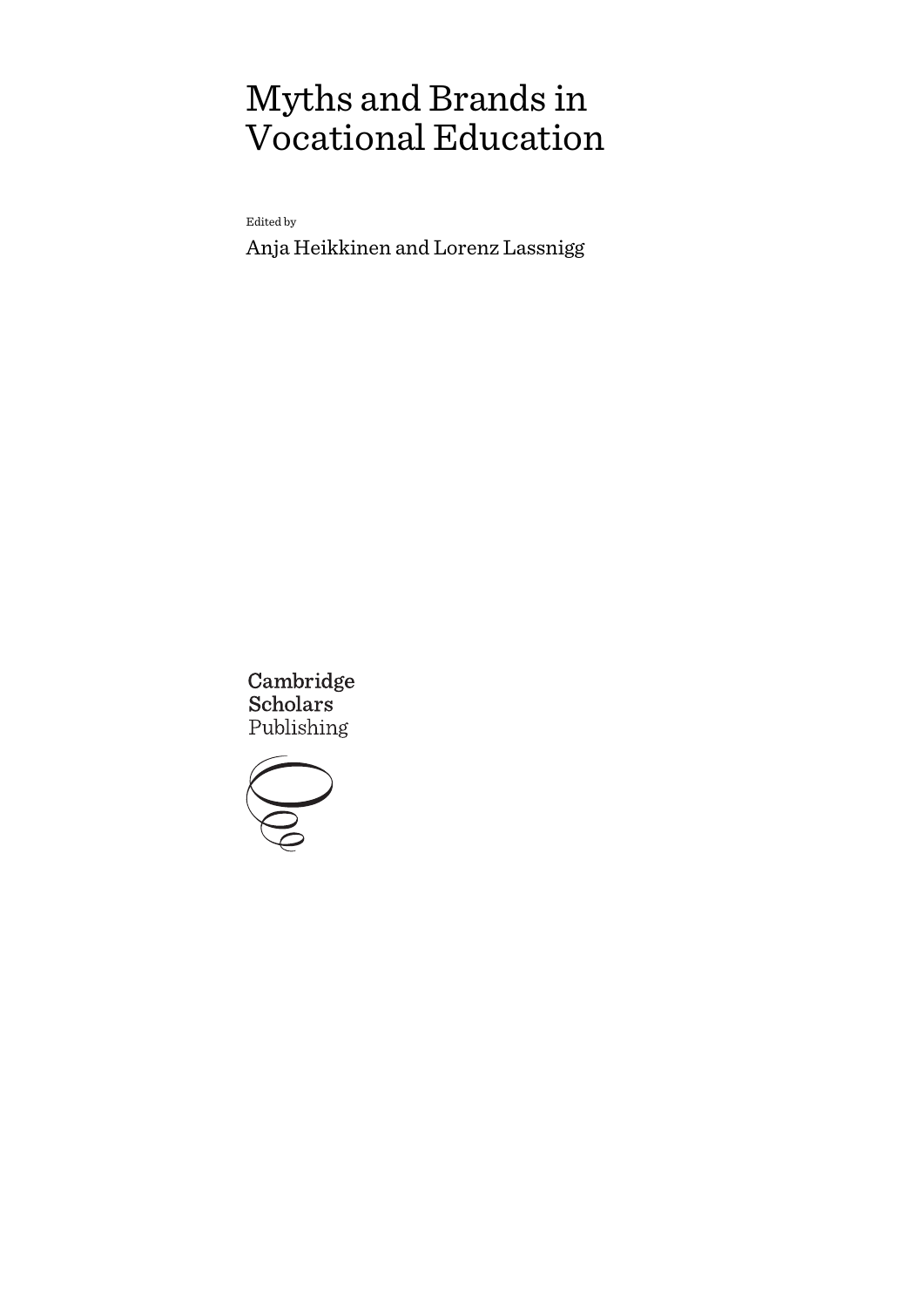Myths and Brands in Vocational Education

Edited by Anja Heikkinen and Lorenz Lassnigg

This book first published 2015

Cambridge Scholars Publishing

Lady Stephenson Library, Newcastle upon Tyne, NE6 2PA, UK

British Library Cataloguing in Publication Data A catalogue record for this book is available from the British Library

Copyright © 2015 by Anja Heikkinen, Lorenz Lassnigg and contributors

All rights for this book reserved. No part of this book may be reproduced, stored in a retrieval system, or transmitted, in any form or by any means, electronic, mechanical, photocopying, recording or otherwise, without the prior permission of the copyright owner.

ISBN (10): 1-4438-8016-7 ISBN (13): 978-1-4438-8016-9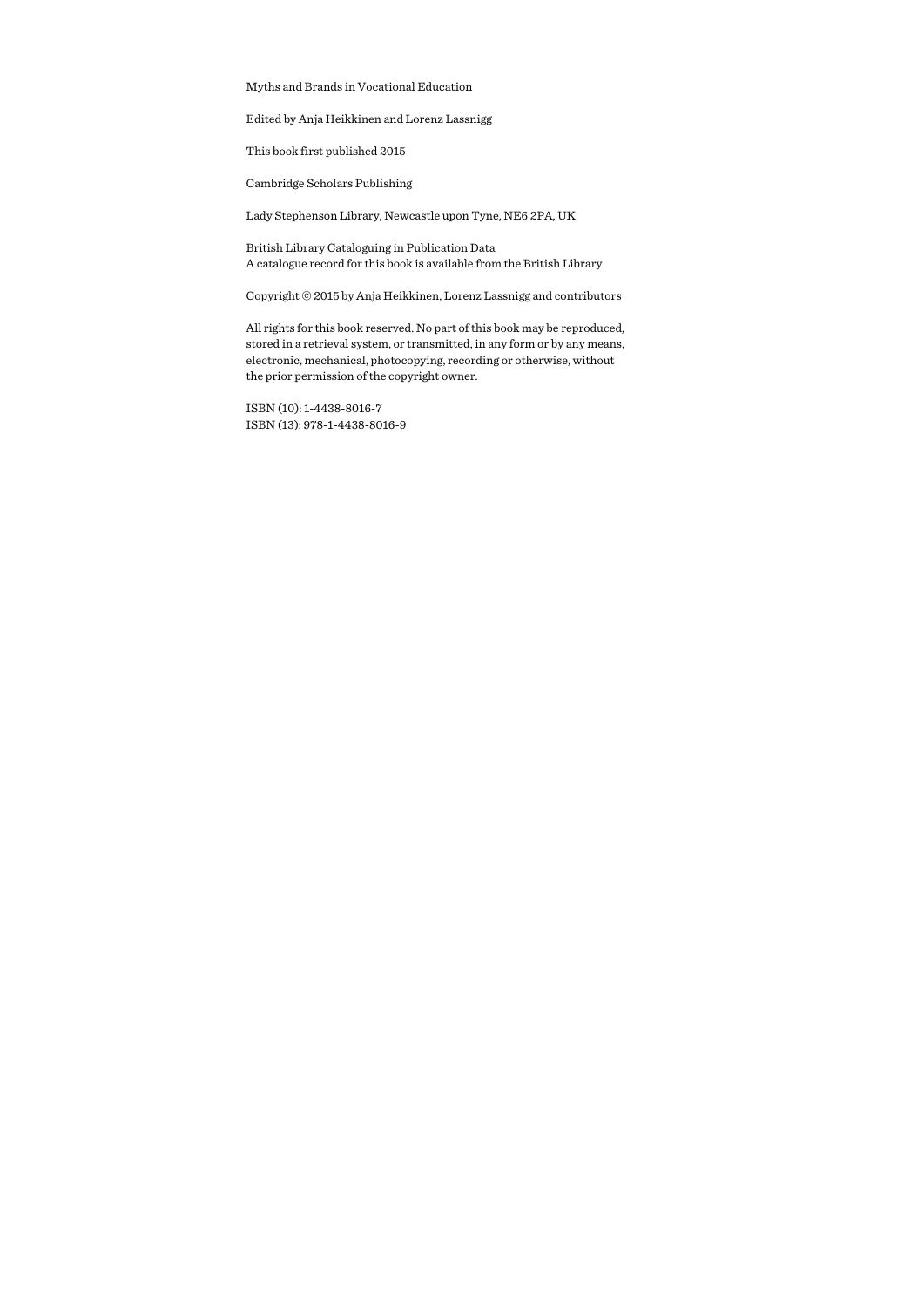# **CONTENTS**

| Models for Mythification and Branding of Vocational Education        |
|----------------------------------------------------------------------|
| Anja Heikkinen and Lorenz Lassnigg                                   |
| Part I: Mediterranean and Continental European Region                |
|                                                                      |
| Branding of Technical Institutes by the State: Italy 1861-1914       |
| Chiara Martinelli                                                    |
|                                                                      |
| Deconstructing the Myth of Rational Planning and Coherent Reform     |
| Lorenzo Bonoli                                                       |
|                                                                      |
| Branding Dual Vocational Education: The Case of the Canton of Geneva |
| <b>Esther Berner</b>                                                 |
|                                                                      |
| Vocational Education Abused: Precarisation Disguised as Dual System  |
| Fernando Marhuenda-Fluixá                                            |
|                                                                      |
| The Political Branding of Apprenticeship into the "Dual System":     |
| Reflections about Exporting the Myth of Employment Transition        |
| Lorenz Lassnigg                                                      |
| Part II: East Asian and East African Region                          |
|                                                                      |

Indigenous Knowledge for Sustainable Vocational Education Wycliff Edwin Tusiime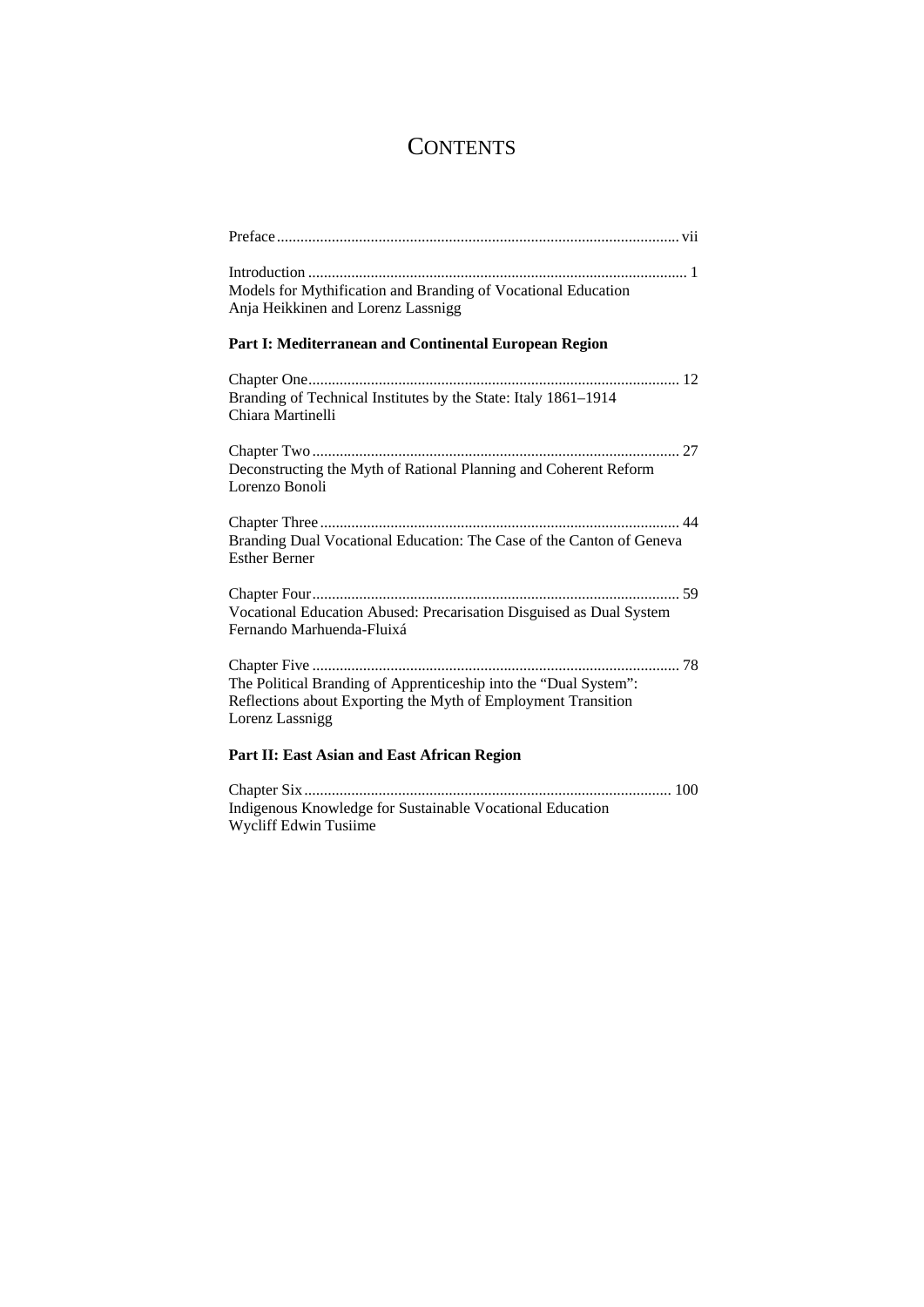### vi Contents

| Vocational Education beyond Inherited, Indigenous and Contemporary<br>Myths: Experiences and Challenges in Tanzania<br>Perpetua J. Kalimasi                                 |
|-----------------------------------------------------------------------------------------------------------------------------------------------------------------------------|
| Marketing Vocational Education: 19 <sup>th</sup> -Century North-West Canada<br>and 21 <sup>st</sup> -Century East Africa<br><b>Richard Daly</b>                             |
| Myth of the Japanese Market Model: Companies and the State<br>1950s-1960s<br>Mikiko Eswein                                                                                  |
| "Educational Manager Mother": Interplay of Power, Labour<br>and Reproduction<br>Sunghoe Lee                                                                                 |
| Part III: Nordic Region                                                                                                                                                     |
| Challenging the "School Model" in Vocational Education:<br>Role of Companies in Initial Vocational Education in Sweden<br>1910-2014<br>Fay Lundh Nilsson and Anders Nilsson |
| The Myth of "Apprenticeship": Comparing Finland, France and England<br>Anna Mazenod                                                                                         |
| Discussions on Workshop Learning and the Heritage<br>of Georg Kerschensteiner in Nordic Countries<br>Liv Mjelde                                                             |
| The Myth of the Finnish Superwoman<br>Leena Lietzén, Johanna Lätti and Anja Heikkinen                                                                                       |
|                                                                                                                                                                             |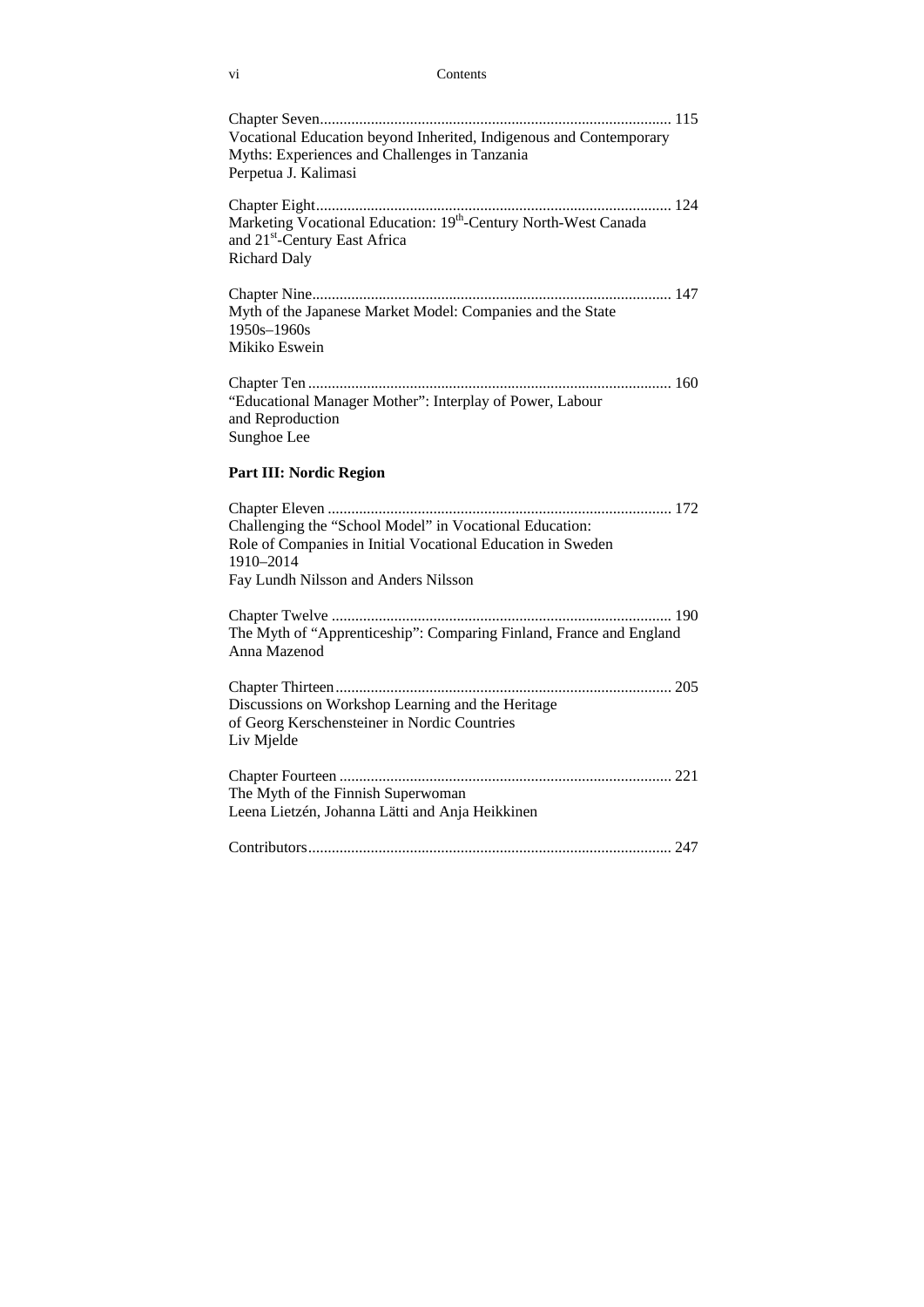### **PREFACE**

This book is the outcome of the  $20<sup>th</sup>$  anniversary conference of the 'VET&Culture'-Network, which took place in Tampere, Finland. It had two topics, myths and brands and historical development in vocational education, bringing together researchers from all over the world. Through discussions within the network and subsequent editorial work, a set of papers was selected and further developed into this publication. They show that a cultural perspective adds substantially to the understanding of how vocational education has been enacted in various historical periods, and that the dominating concepts of models and systems need to be questioned and reframed.

We express our gratitude to all who contributed to making this publication possible, especially Mr. Markus Huhtamäki for proof-reading and editing of chapters and the staff of Cambridge Scholars Publishing for their advice and help in getting into print

> Anja Heikkinen, University of Tampere Lorenz Lassnigg, Institute for Advanced Studies

> > In Tampere and Vienna, September 2015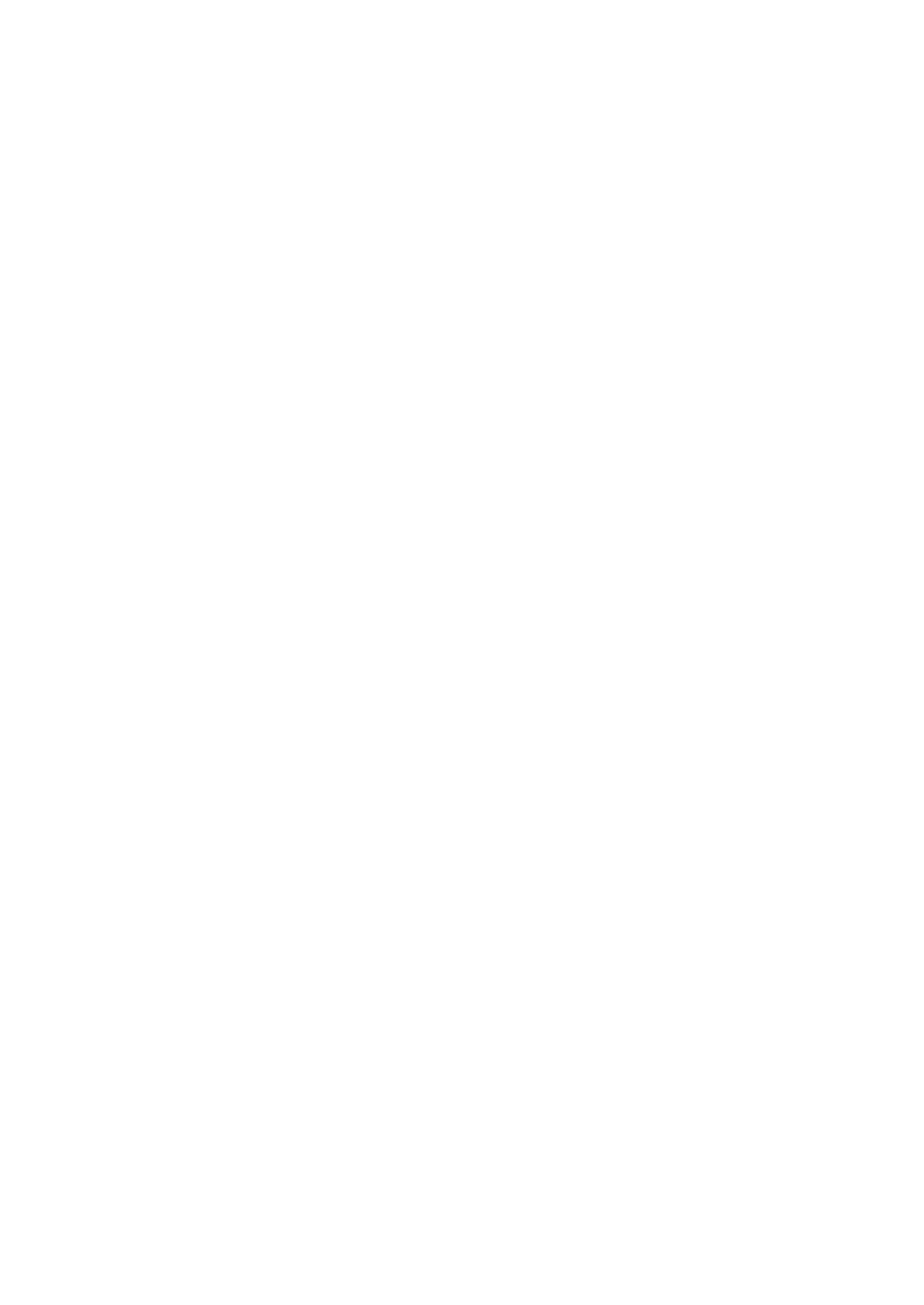### **INTRODUCTION**

## MODELS FOR MYTHIFICATION AND BRANDING OF VOCATIONAL EDUCATION

### ANJA HEIKKINEN AND LORENZ LASSNIGG

### **Bringing culture from the margins to the shop window**

The policies and politics of industry- and market-relevant learning triumph world-wide in all forms and stages of education. Different models of (vocational) education are on sale at the global skilling mall, while traditional solutions of relating work and education lose their credibility. Researchers engage in ranking and bench-marking educational systems, and in developing quality-assurance and evaluation tools for their transnational bargaining. Since the beginning of the Vocational Education and Culture-research network in the early 1990s, the interest in research on vocational and work-oriented education has increased dramatically. The liberation of financial markets, the launch of utopias about knowledgebased economies and learning societies have gone hand in hand with the trans-national search for best practices and their justification in educational politics. Studies assessing and comparing countries´ performance in learning and in qualification systems have mushroomed everywhere.

In their  $1<sup>st</sup>$  conference in 1993, the networkers considered that "most" European and national research… is quite pragmatist, short-termed and without reflection on cultural and historical context… If researchers find necessary an educational contribution to European science and policymaking in questions of vocational education, a joint endeavour is needed. This... should make a step away from monological, nationally restricted comparisons towards a reflective dialogue… A dialogue among different academic traditions is one prerequisite for understanding peculiarities of European vocational education also in a wider context" (Heikkinen 1994). Since then historical and cultural notions have become increasingly included into trans-national and comparative studies. However, this seems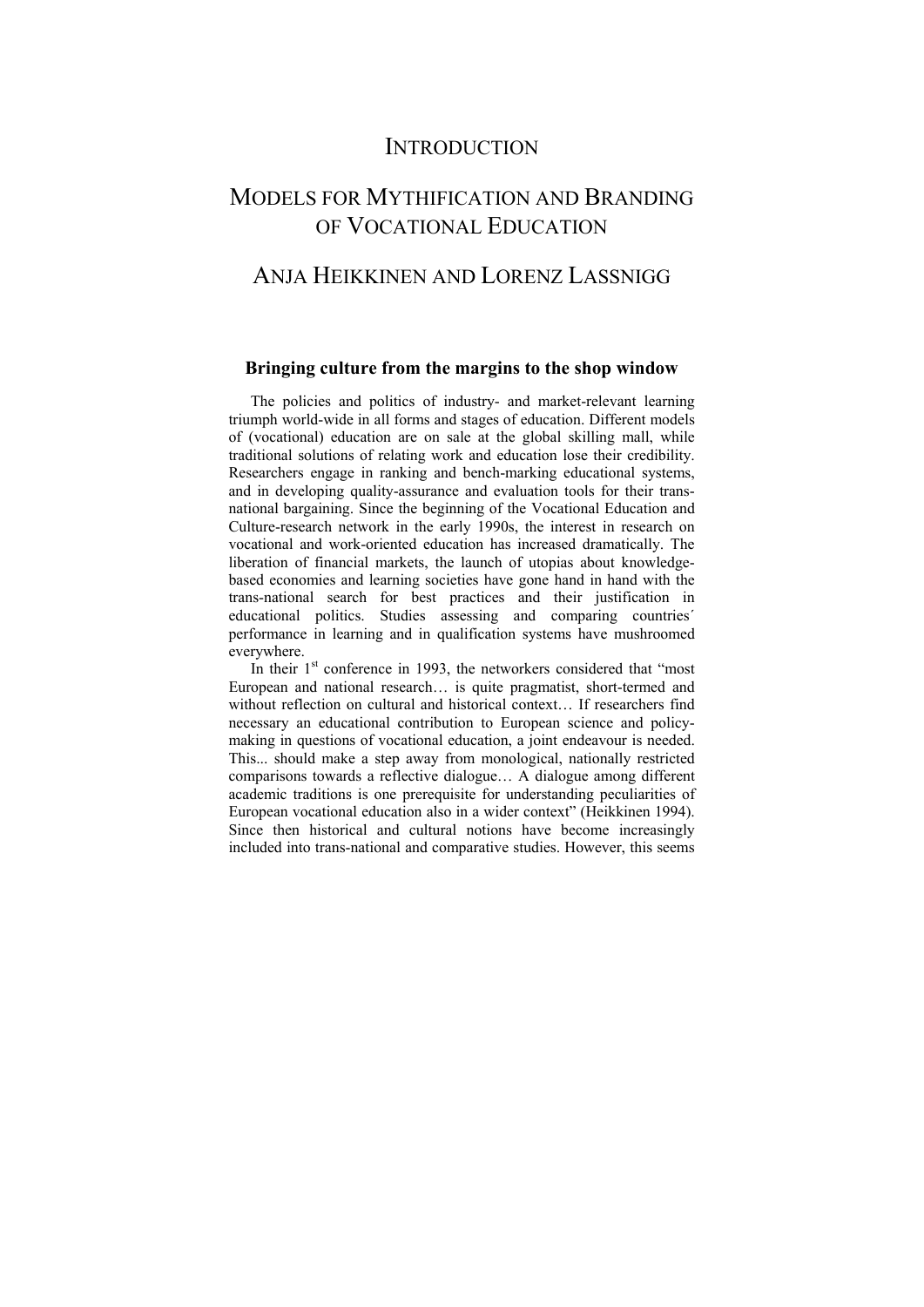#### 2 Introduction

to have been paralleled by exploitation of historical and cultural research for the advancement of skilling industries and education export. Education providers and practitioners are increasingly expected to generate brands, which would attract global customers – policy-makers and industries. Educational brands also advertise countries as smart environments for global investments and industries. While successful branding most often includes mythification of the branded objects their findings may, despite researchers´ good intentions, end up into myth-fabrication and promote marginalization of autonomous research collaboration.

This publication has two main intentions. On the one hand, it tries to describe and discuss whether and how, and with which consequences certain developments in (vocational) education have become mythified and branded in different cultural contexts, and what kinds of interpretations may be provided for this. On the other hand, it aims at questioning, how researchers are contributing to mythification and branding processes. In this context, the use of the concepts of myth and brand is especially motivated by the overwhelming discourse of 'models' both in educational policy and in research. Although the contributions to this volume repeatedly show, that the developments and solutions in (vocational) education are difficult to explain through universal and abstract criteria, why is 'modelling' so attractive for policy-makers and researchers, and with which consequences? We may hypothesize that modelling in fact contributes to mythification of historical developments into such forms that allow the creation of brands, which are in turn suitable for national and trans-national marketing that considers education as a function of business-economic competitiveness of countries, regions or companies.

### **Misuse of models**

Models of vocational education, which were originally motivated by the goal of understanding different configurations of institutions, result in abstract and simplified 'objectified structures', which can be further discussed and analysed, and also refined through the research process. However, these modelled structures at the same time develop a life of their own: they transform into seemingly real objects that are prone to be manipulated and even transferred from one context to another. Although this transformation is typically done by practitioners and policy-makers, advocacy driven researchers or developers also contribute. We contend that at this stage of reification mythification of models starts to take place, followed by branding them with creative and colourful phantasies.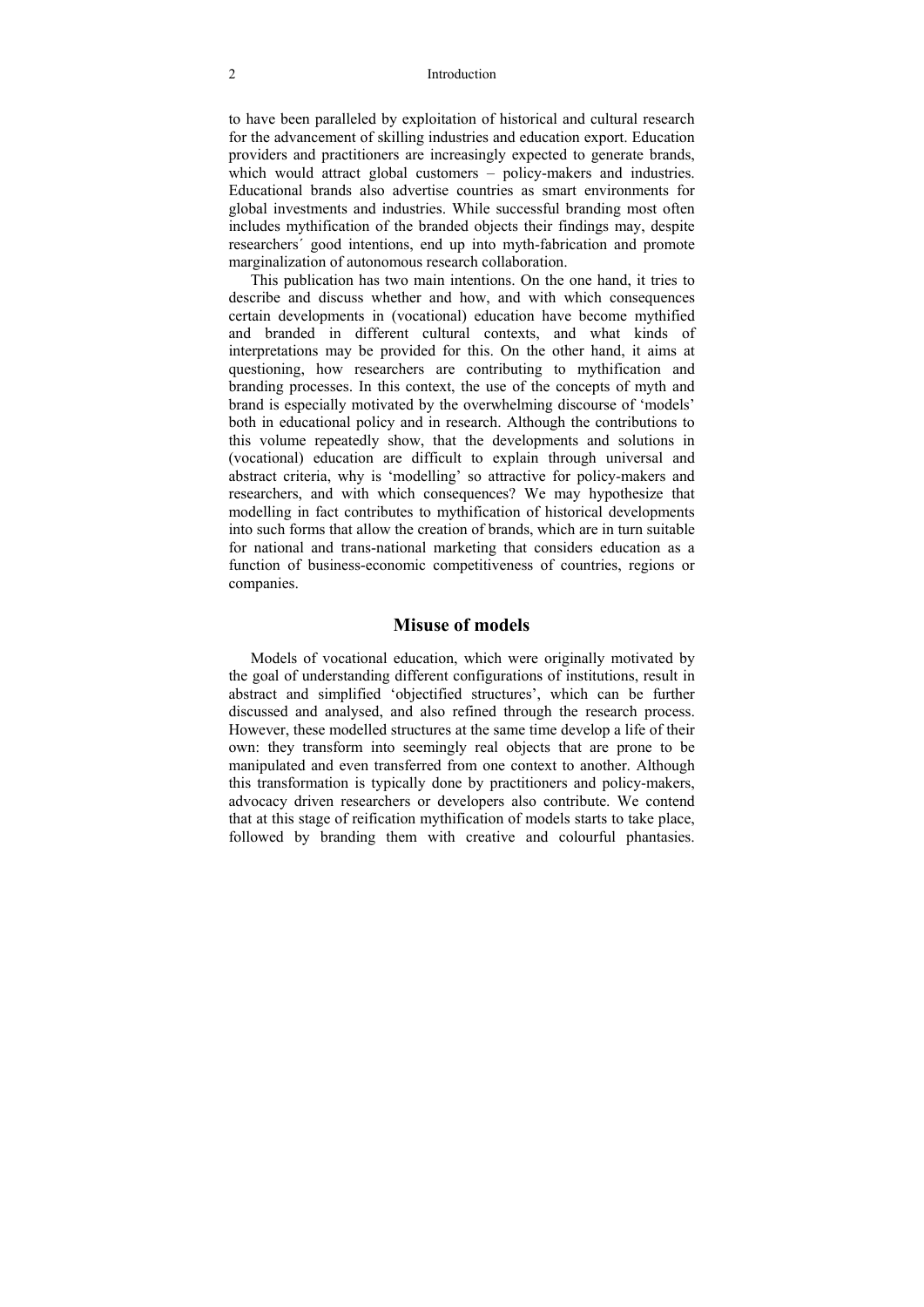Examples from this are the imagined transparency of qualifications through Qualifications Frameworks, or the automatic transition of young people into employment provided by Dual Apprenticeship Systems, or the increase of educational opportunity provided by a Comprehensive School Model.

Myths and brands are, however, also strongly questioned by research on policy transfer and policy learning. The main argument is that in attempts to transfer models from one context to another, they are substantially transformed. This is due, firstly, to lack of understanding, and to false selection of elements from a holistic model. We can compare this with the export of a complex industrial plant, when the question arises, whether the plant as a material object is the same in a very different geographical and cultural context, with a different climate, different industrial relations, work habits and education structures. The immateriality of educational models, which are also embedded in certain polity structures, even multiplies these problems of transferability. We assume that branding and mythification processes make a transfer even more difficult, because they drive attention away from reality, and towards abstract expectations and specifications.

In the development of models of vocational education, the historical conceptualisation by Wolf-Dietrich Greinert (2004, 2005, 2010) has been particularly influential. He has analysed exemplary solutions in vocational education in selected nations of Europe, compared differences in their work cultures, and finally embedded three models of vocational education into their holistic context. As outcome he describes "the liberal market economy model in the United Kingdom, the state bureaucratic model in France, and the dual corporatist model in Germany" (Greinert 2005, 12), which include their own distinct orientation towards training. Greinert considers these models as exemplary responses to the first industrial revolution, and as different modifications of the common traditional craftbased education. He applies a system-theoretical approach for understanding how the models emerged, considering them as sub-systems embedded in sub-systems of labour and capital, in the self-referential closing of nationstate systems.

In the mythification process the complex reflective approach has been simplified into a topology of school-based, market-based, and dual marketand school-based models of vocational education. This simplification conceals the difficulty of classification based on models because of their embeddedness in the broader culture, and the conceptual closure of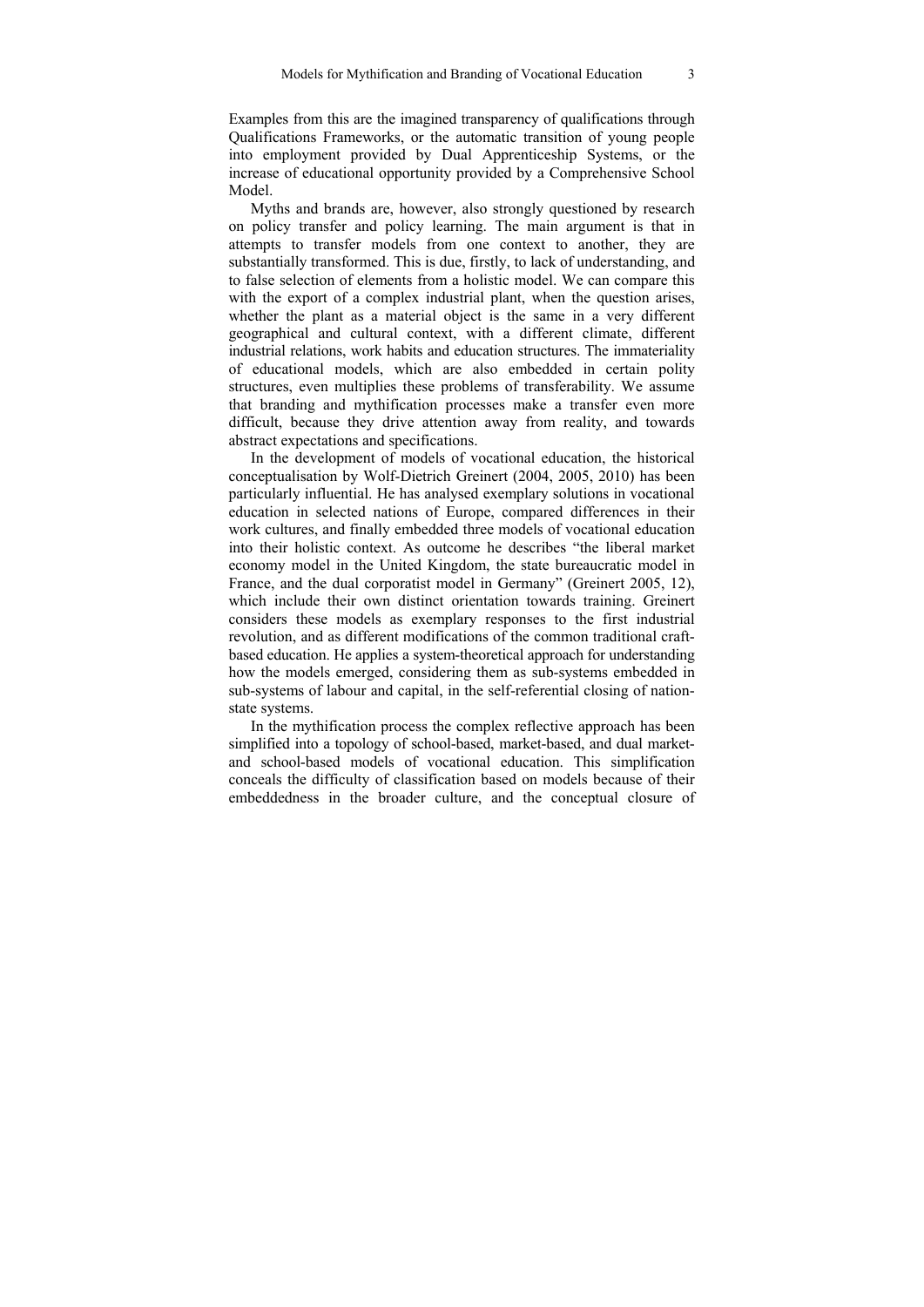#### 4 Introduction

transferring them from one culture to another.<sup>1</sup> However, based on his analysis on the US and Japan, on Austria and Switzerland, and more sketchy on other countries, Greinert (2010) does claim that the 'immense variety of methods of qualification' in the world can be classified according to his typology. The classification of the three selected nations provides them a pure and hegemonic status, to which others have to be matched. We might ask why not other ideal-typical models of qualification and work culture exist in the world, and how they would compare with the 'classical' ones.

Furthermore, Greinert builds his analyses on 'classical' responses to the second industrial revolution of mass production and Taylorism. We might ask, whether the responses to the third or fourth industrial revolutions based on information, bio-technology and digitalization can be analysed through his typology. Globalisation and the emergence of new world powers with diverse cultural traditions might cause changes in the models. It may be that the models have broken and new demarcations are coming up. Suggestions for them are a multi-polar view of several cultural realms, that might conflict or not with each other (Huntington 1996; Sen 2006) and a revision of the Eurocentric view of the economic powers in global history (Theory, Culture & Society 2006). Still others point to a breakdown and regrouping of demarcations by globalisation that would set new standards for the development of education (Drori et al 2006) or lead to transnational manpower strategies in the realm of the multinational companies (Brown et al 2011).

New classifications have also emerged that focus on the interrelation of education and employment and on the tertiarisation of education. A recent classification (Busemeyer  $&$  Trampusch 2011) is based on the degree of involvement by state or companies in the system of vocational education. It includes four types: statist (Sweden, France), liberal (Anglo-Saxon), collective (Germany etc.) and segmentalist (Japan) systems. The classification is similar to Greinert's models, but the segmentalist type with high involvement of firms and low involvement of the state is new.

-

<sup>&</sup>lt;sup>1</sup> Greinert (2005, 21) states that "Structures of vocational education and training are not institutional arrangements that can be exchanged at will but are, as we have been able to show, integral parts of national cultures of work which are generally both firmly rooted in history and interwoven with the current specific structures of national labour markets, e.g. with the particular recruitment strategies of various enterprise cultures; they are also linked to the specifics of each country's employment law and with the widely varying ways in which social security is organised. And not least, they are firmly tied in with the values of the working population of each country".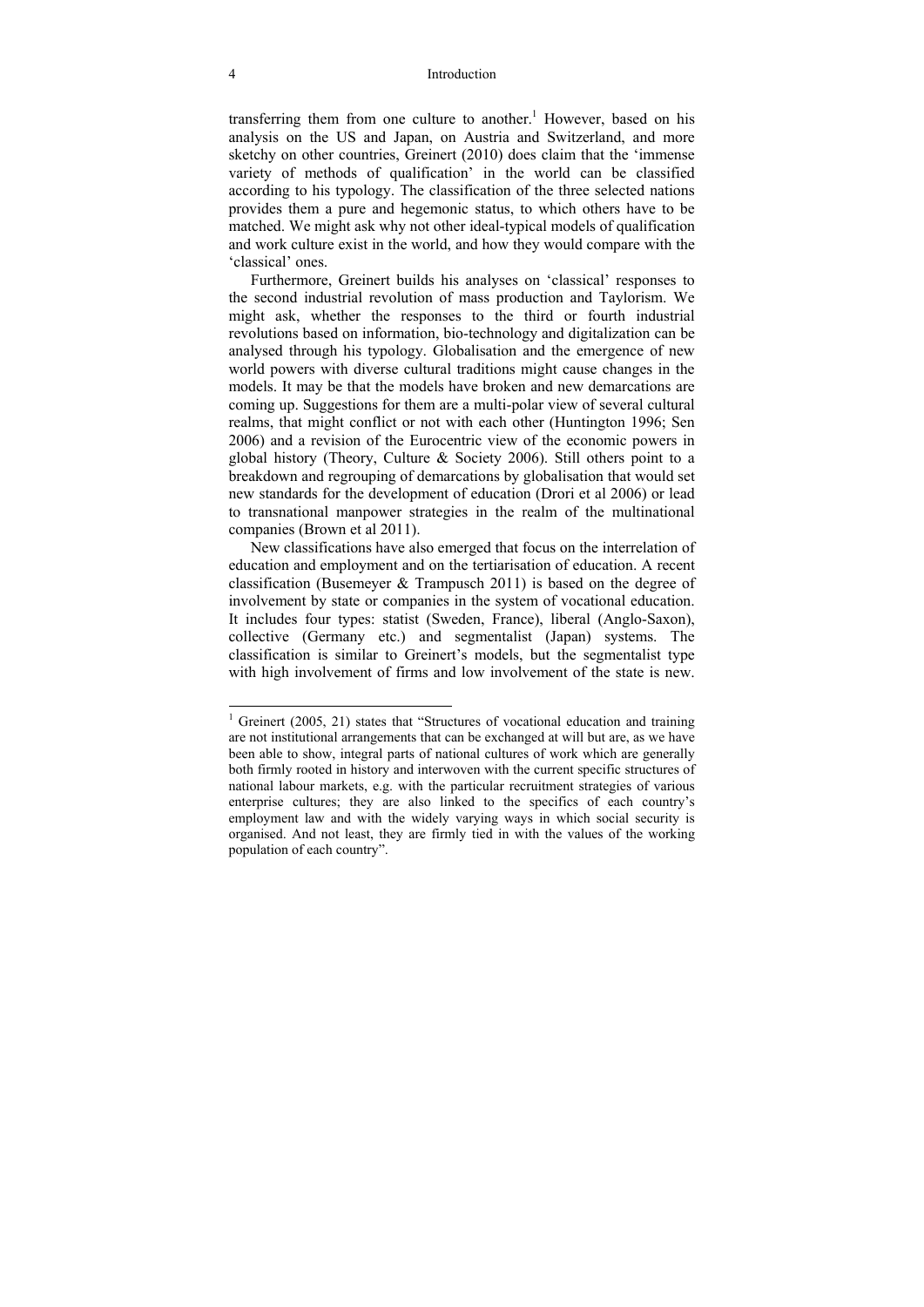Instead of holistic models, this typology suggests an analytical device to differentiate political processes and actor constellations in collective skill formation.

### **Myths and brands in cultural context**

While the universal models and brands of vocational education primarily originate from certain regions in Europe, this publication problematizes their viability in different cultural contexts. The section about the Mediterranean and Continental region includes chapters with inputs from Spanish, Italian, Swiss and Austrian contexts, and in particular provides insights from the Mediterranean region which is not much covered in literature so far. Although influenced in different ways by Europeanization, the East-Asian and East-African regions provide different perspectives, discussed in chapters from Tanzanian, Ugandan, South-Korean and Japanese contexts. Finally, the Nordic region seems to have enough in common to be introduced in a separate section discussing developments from Finland, Sweden and Norway, compared with globally influential British and French traditions. Despite this clustering of the chapters, they still have rather different approaches. Some focus more on descriptions of historical developments, others on comparing differences between countries and systems, yet some being more policy-analytical and theoretical.

Europe has extensively influenced economic, political and (vocational) educational development in the rest of the world, but the impacts of its various regions differ, not least because of differences between regions themselves. According to the chapters in the section of *Mediterranean and Continental Europe*, initiatives by industry and apprenticeships are distinctive to myths and brands of vocational education in this cultural context. In her historical analysis Chiara Martinelli shows, how the attempts of Italian politicians to learn from German evening schools and to implement day time vocational schools similar to Germany and to new French vocational schools failed because of dominant popular expectations, which prioritized careers and positions in public administration and big industry. Lorenzo Bonoli and Esther Berner, on the other hand, challenge the myth about rational and consensual adoption of the 'Swiss model' in vocational education. While in the French part of Switzerland apprenticeship has been aggressively branded in order to become accepted, in the German part it has rather been an outcome of autonomous industrial actors than implemented by politicians. Although increasingly mediated by the EU, competitiveness in global markets puts countries in Europe into uneven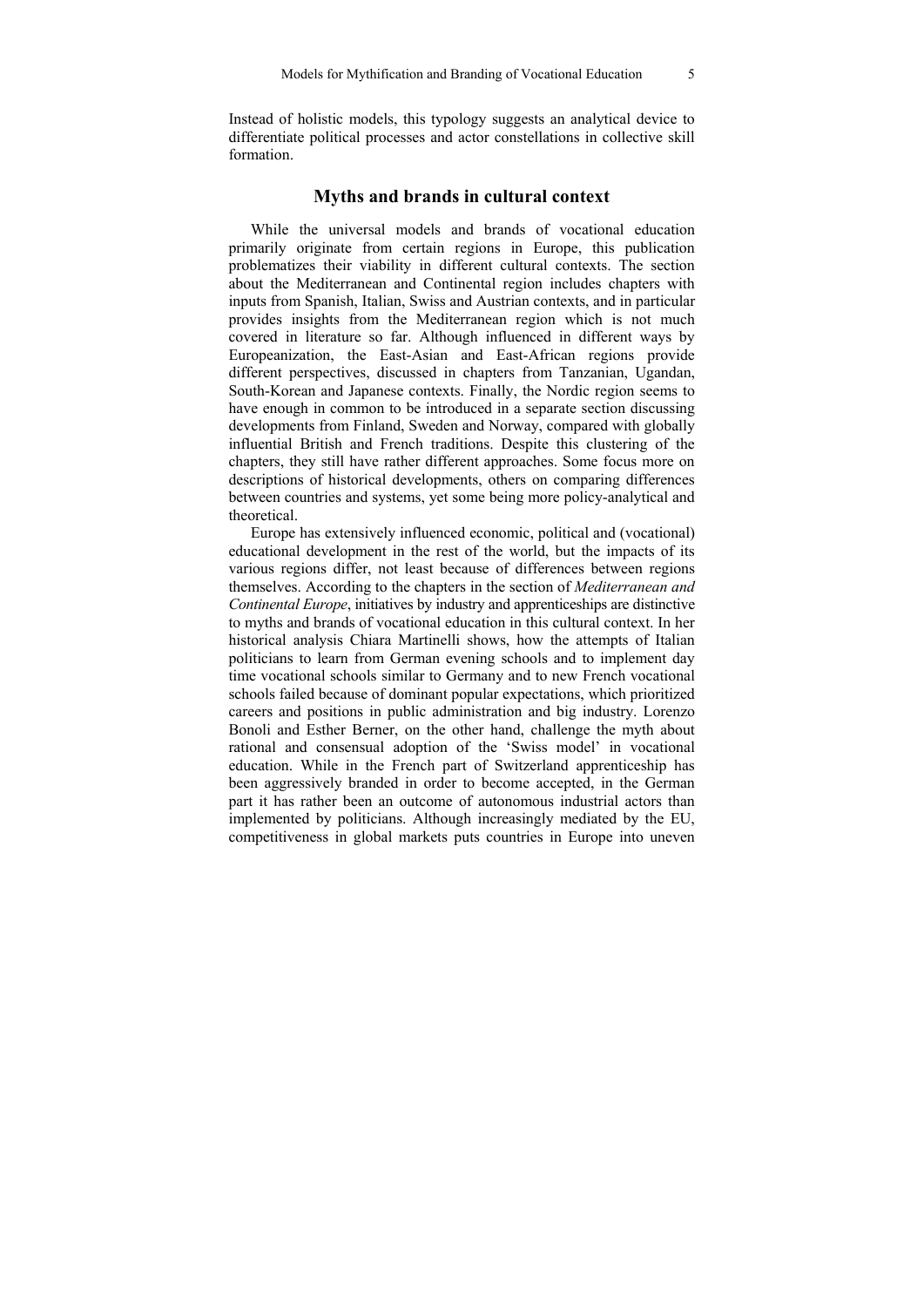#### 6 Introduction

positions. Fernando Marhuenda provides an analysis on how during the economic crisis national solutions in vocational education are undermined. The precarious labour market, weakening of unions and occupations, is justified by introducing the superior German 'Dual System', however relying on teachers´ and schools´ efforts without commitment from employers. Lorenz Lassnigg analyses critically the promises of efficient transition to labour market in the brands of 'dual systems' in Germany, Switzerland and Austria. He shows that in fact the nature of transitions builds on wider economic and political structures, where vocational education is also embedded. Simplifying assumptions about functioning of apprenticeship in different contexts make export of certain models very questionable.

Although *East-Africa* and *East-Asia* differ considerably, they share a history of adopting European models of education (even if later as Anglophonic versions outside Europe, such as the US, Australia and South Africa). Supra-national agencies and global competition have promoted implementation of certain models in both regions. However, in East-Africa this is linked to exert suppression and to negative branding of indigenous knowledge, skills and ways of life. A striking indicator of the denial of their value is the still continuing dominance of colonial languages in education as well as politics, economy and administration. On the contrary, in East-Asia indigenous world-views and religions have been respected and national and cultural pride for industrial and occupational heritage have been maintained and are backing the translation of foreign models to local contexts.

In his chapter Wycliffe Tusiime discusses attempts to combine indigenous knowledge and skills to formal vocational education in Uganda, with its strong influence from Britain prioritizing academic education, especially for civil service and administration. Interestingly there seems to be a need for branding workshop-based education as a solution for inclusion of indigenous knowledge and skills into vocational curricula. Perpetua Kalimasi analyses popular and political myths of education in Tanzania, developed in pre-colonial, colonial and postcolonial periods, and visible in a low status of vocational education. She considers universities as crucial actors in self-critical reflection, which should promote a move beyond indigenous, colonialist, village-socialist and supra-national sponsors' conceptions. Richard Daly makes an interesting historical comparison about export of European educational brands. There are striking similarities between the colonialists´ industrialization projects in North-West America in the  $19<sup>th</sup>$  century, and sponsors´ efforts to modernize economies in East-Africa today. In both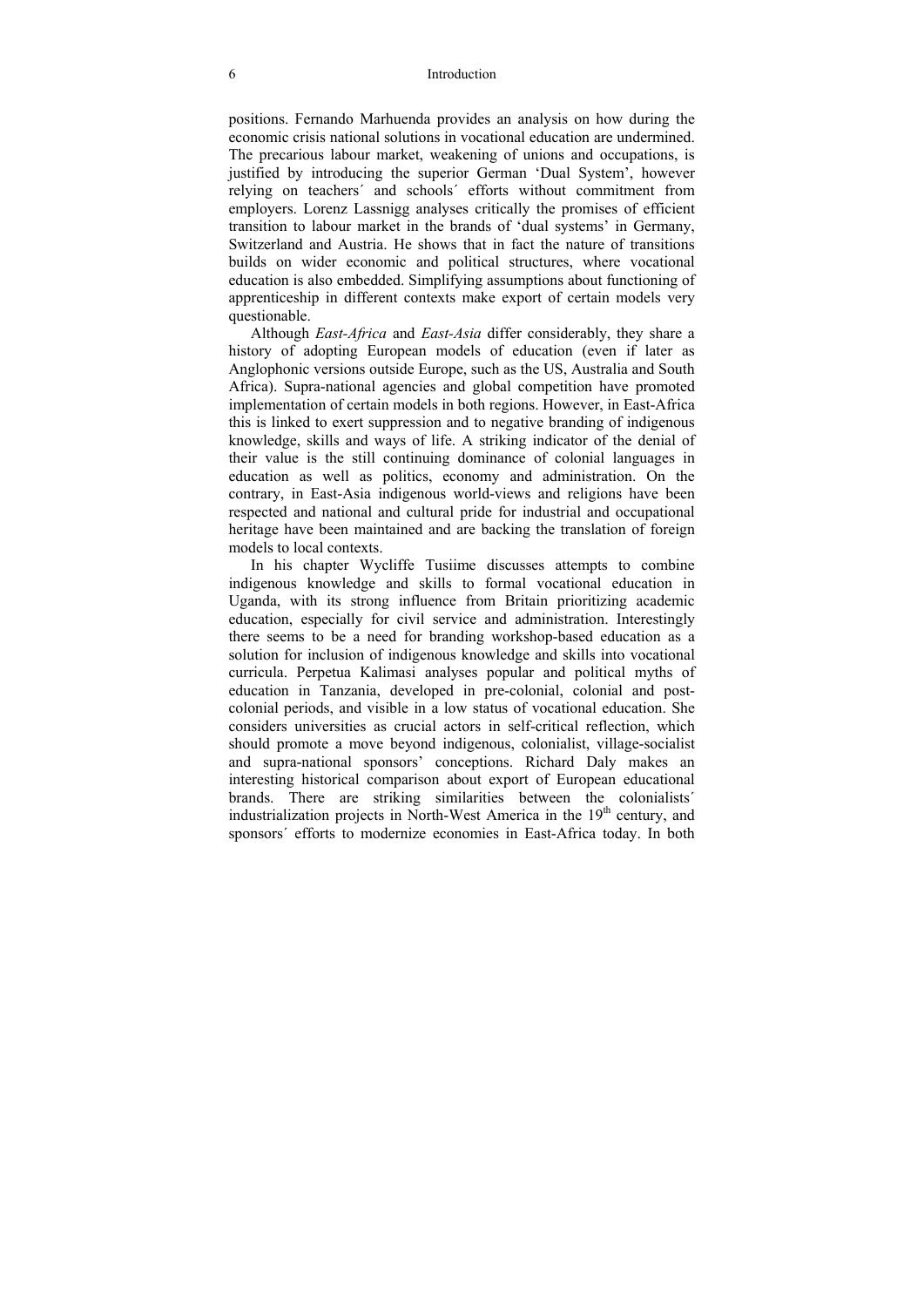cases, initiatives for relating education to indigenous skills and knowledge have been marginalized in favour of exported educational models, representing cultures and values of areas of their origin.

In her chapter about Japan, Mikiko Eswein questions the myth of Japanese vocational education, often classified as a kind of market or mixed (Greinert) or segmentalist model (Busemeyer et al 2011). She analyses a historical transition period, when political attempts to develop schoolish forms of vocational education were rejected in favour of company-based education and academically oriented technical institutes. The importance of cultural heritage both in political and industrial decision-making and in popular preferences of education in East-Asia is further analysed by Sunghoe Lee. She shows how patriarchal order in Korean industry and households is visible also in the meanings of education. Majority of both men and women maintain a cultural myth, where women are considered as managers of their children´s careers, and are expected to subsume their educational interests to this purpose.

Most chapters dealing with *Nordic* cultural context discuss the status of apprenticeship-type of education. It may be argued, that distinctive empirical features in Nordic vocational education are under-researched and under-theorized, while both researchers and policy-makers tend to remain in exported discourses on models, such as school-based, dual and market models by Greinert. This may be due to the short history of vocational education research, especially from historical and philosophical perspective, and its emergence during neo-liberalist politics, which has promoted the search for best practices in global education and research markets. However, the chapter by Fay Lundh-Nilsson and Anders Nilsson show that classifying Swedish vocational education simply into a schoolish model is misleading. Their analysis on changing strategies of big companies and policy-makers makes clear, that the idea of countries choosing a certain model of vocational education is a myth. Through comparisons between Finland, France and England Anna Mazenod questions both the myth of apprenticeship as the best vocational education practice as well as the model-approach in vocational education research. She shows that what is called apprenticeship in fact means quite different things in different cultural contexts. Liv Mjelde reflects on the Nordic discussion around apprenticeship in the beginning of  $20<sup>th</sup>$  century. In their defence against growing big industry and modernization, craft associations willingly used Georg Kerschensteiner´s current ideas about the educational value of traditional workshop learning. The chapter by Leena Lietzén, Johanna Lätti and Anja Heikkinen discusses the myth of strong Finnish (Nordic) women and whether and how (vocational) education has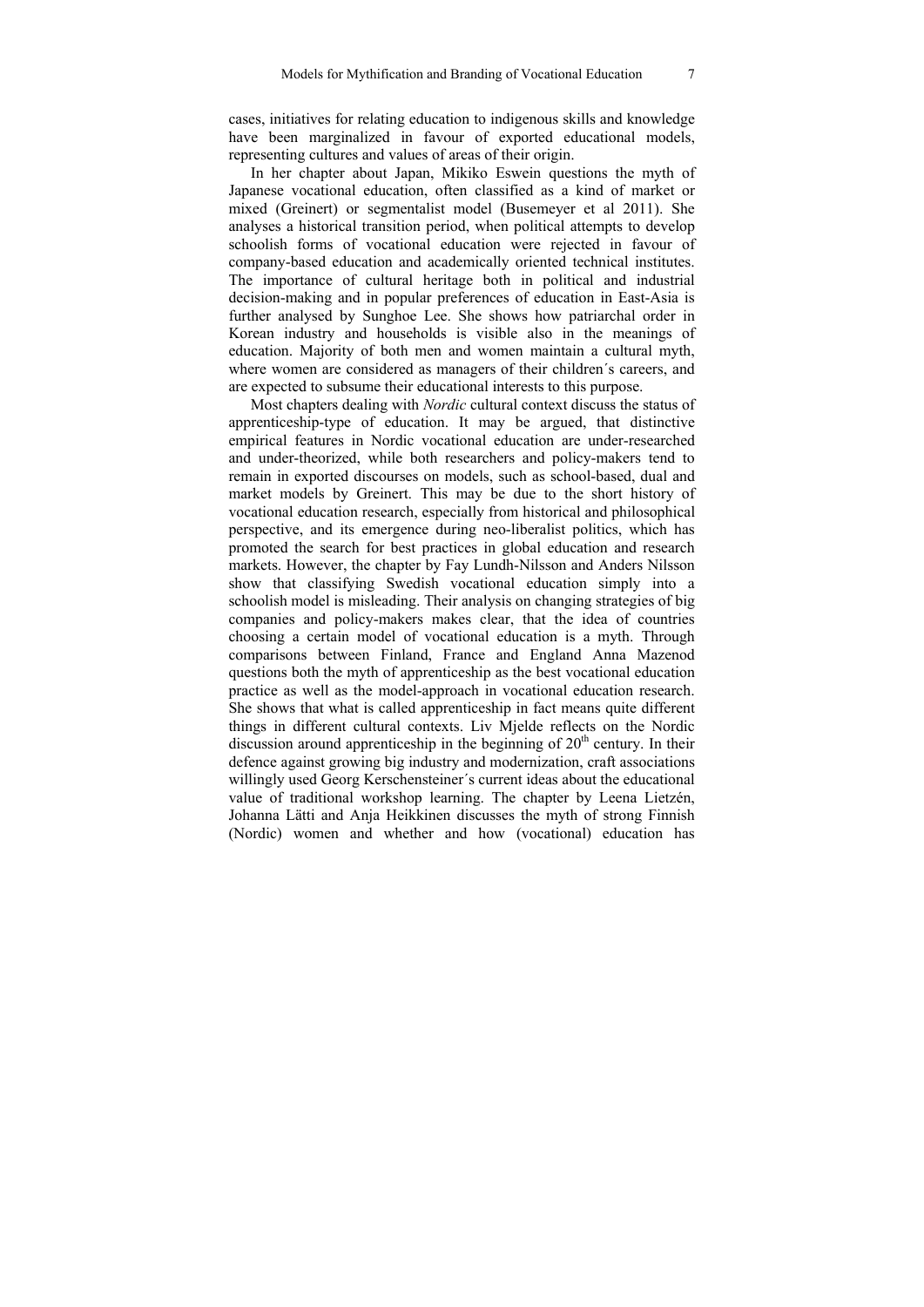#### 8 Introduction

contributed to this. They argue that occupational and educational sexdistinctions are embedded in culture, which actualizes in interdependencies of local (national) and global economy and politics.

Despite the variety of topics and approaches, all chapters challenge the myth of free choice of models in vocational education. The concrete and complex economic and political interaction inside and across different cultural contexts seems to lead to solutions, which are not planned or decided by distinctive actors. This reminds of Greinert´s comments about emergence of the models as interaction between structures, institutions and actors. "The pattern-setting effect did not relate to the policy or 'system' level of vocational training, however, which was as yet not discernible as such. The adoption of new types of training occurred rather at the level beneath, the operational level, i.e. the level of immediate teaching and learning: there is plenty of evidence for the creation of a number of typical training plans for particular industries" (Greinert 2005, 44). However, in the context of globalizing and regionalizing markets, holistic models of vocational education in a nation-state seem to be losing their attractiveness among companies and policy-makers. For example the German 'Dual System' is increasingly advertised by supra-national agencies and exported in an incremental manner. There may be emerging new myths and brands of vocational education, where previous models are deconstructed into elements, which respond to the needs of flexible and standardised competences of global companies. Whether this provides new options for cross-cultural collaboration in shaping vocational education among workers, researchers and policy-makers, remains to be seen in the future.

### **References**

- Busemeyer, M. R., Trampusch, C. (eds.). 2011. *The Political Economy of Collective Skill Formation*. Oxford: Oxford University Press.
- Brown, P., Lauder, H., Ashton, D. 2011. The Global Auction: The Broken Promises of Education, Jobs and Incomes. New York: Oxford University Press.
- Drori, G. S., Meyer, J. W. 2006. Global Scientization: An Environment for Expanded Organization. In Drori, G. S., Meyer, J. W., Hwang, H. (eds.). *Globalization and Organization: World Society and Organizational Change*. Oxford: Oxford University Press, 50*–*68.
- Greinert, W.-D. 2004. European vocational training 'systems' some thoughts on the theoretical context of their historical development. *European Journal of Vocational Training No 32 (May–August)* 18-25.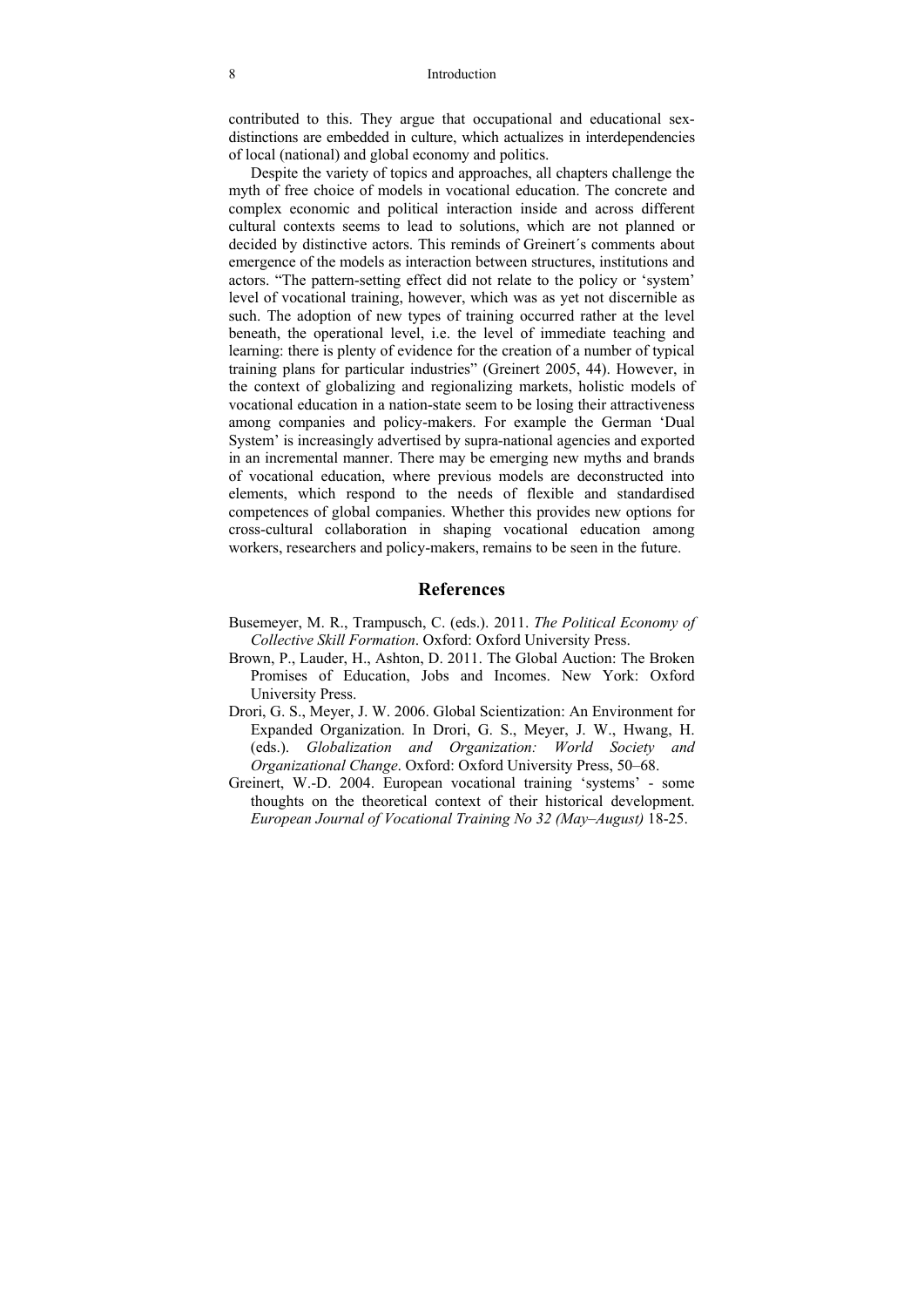- —. 2005. Mass vocational education and training in Europe. Classical models of the 19th century and training in England, France and Germany during the first half of the 20th century. *Cedefop Panorama series* 118. Luxembourg: Office for Official Publications of the European Communities.
- —. 2010. Governance Models of Training for Employment: a European perspective. *Research in Comparative and International Education* Vol. 5, Issue 3 (September): 251-260.
- Heikkinen, A. (ed.) 1994. *Vocational Education and Culture Prospects from History and Life History*. Tampere: University of Tampere Press.
- Heikkinen, A. 2004. Models, Paradigms or Cultures of Vocational Education. *European Journal of Vocational Training No 32 (May– August)*32-44.
- Huntington, S. P. 1996. *The clash of civilizations and the remaking of world order*. New York: Simon & Schuster.
- Sen, A. 2006. *Identity and Violence: The Illusion of Destiny*. New York: W.W. Norton.
- *Theory, Culture & Society* 2006, Vol. 23, Issue 2/3.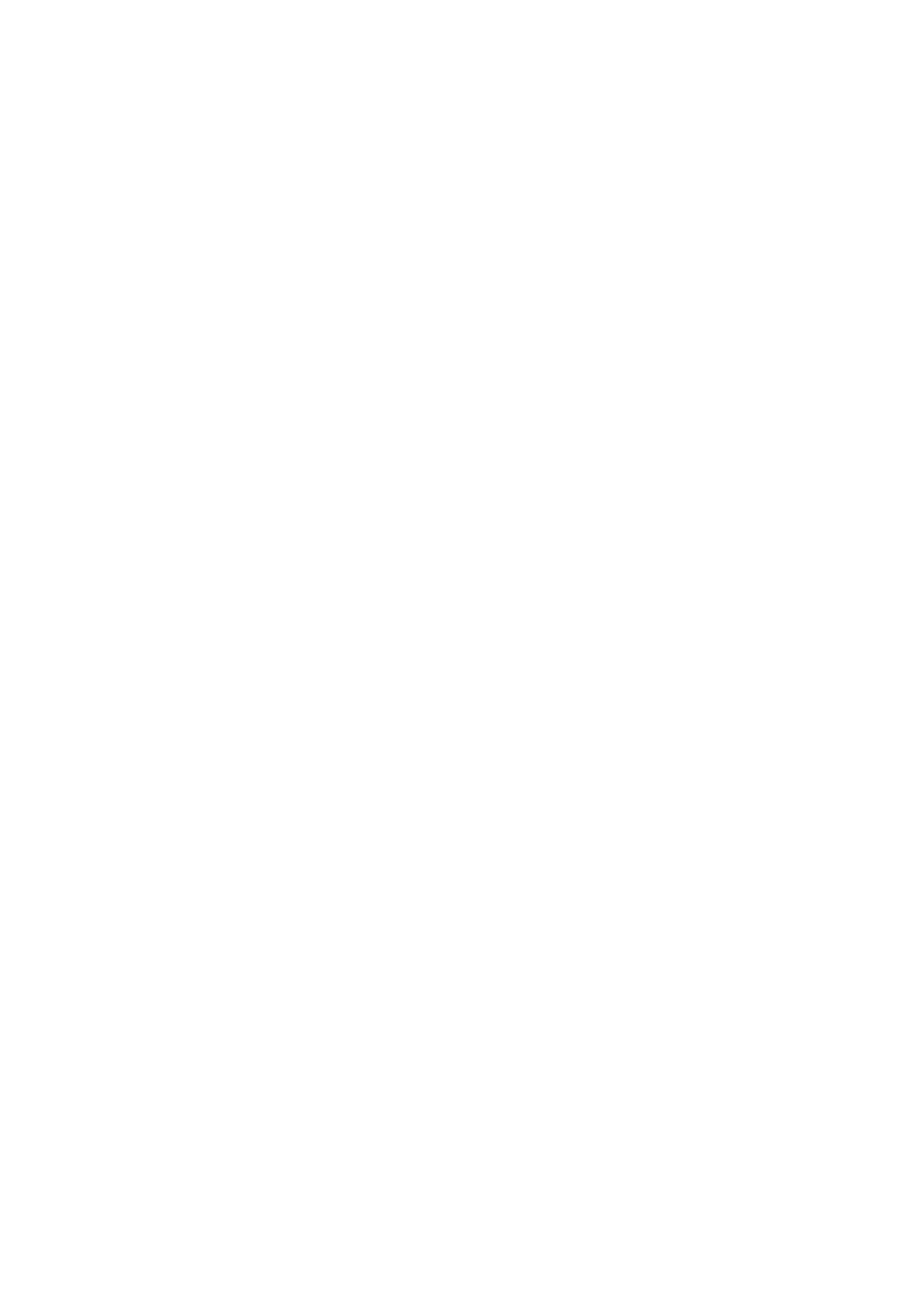# **PART I**

# **MEDITERRANEAN AND CONTINENTAL EUROPEAN REGION**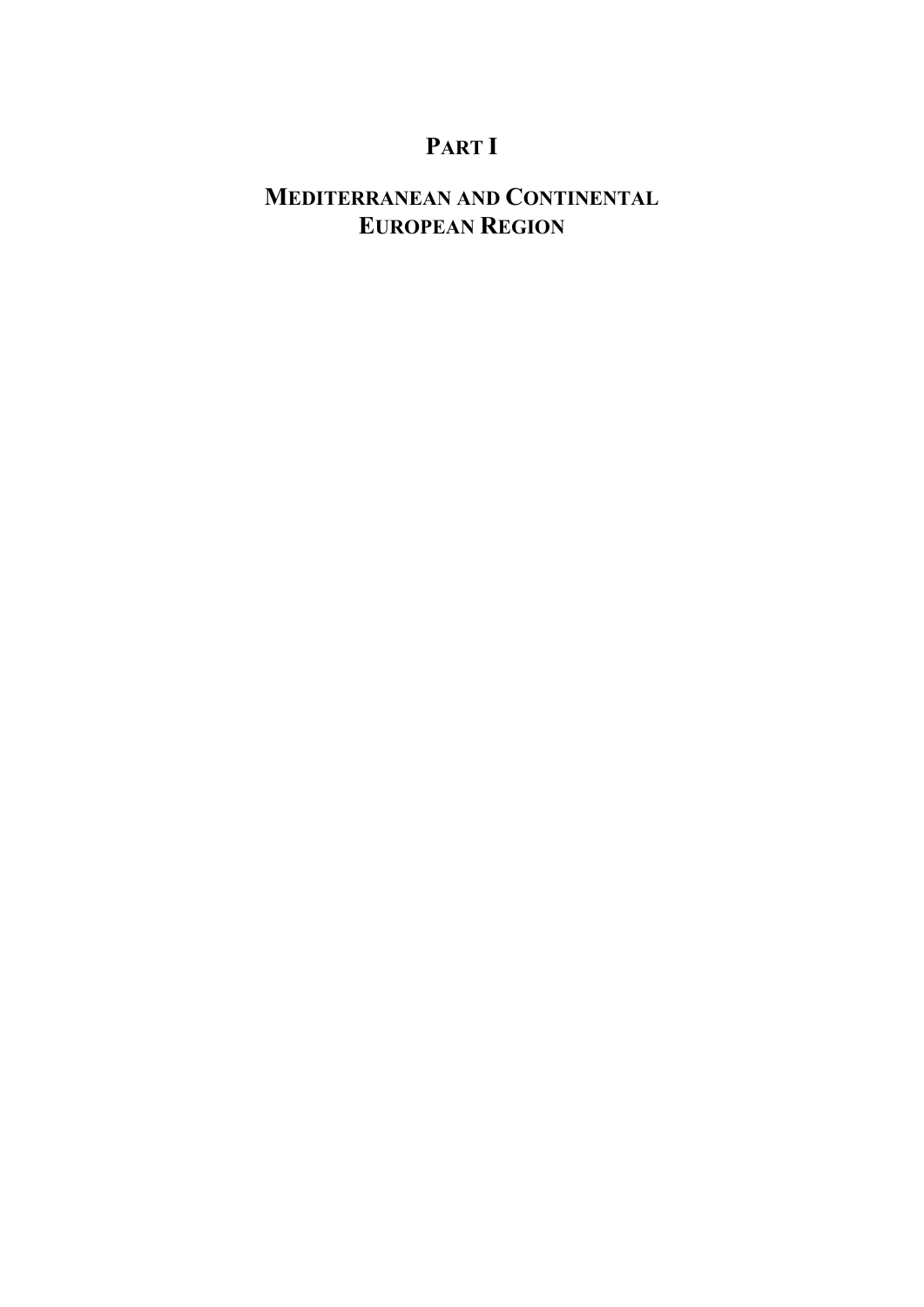### CHAPTER ONE

## BRANDING OF TECHNICAL INSTITUTES BY THE STATE: ITALY 1861–1914

### CHIARA MARTINELLI

Despite its relevance in economic history, the history of vocational schools has not been given very much attention by research. In several countries (e.g. Germany, Japan, France and Scandinavian countries) the topic is widely studied, but this is not the case for Italy (CEDEFOP 2004).

A few reasons prevent scholars from tackling the research (Zamagni 1996). Vocational schools were established and managed by councils, private institutions and citizens; it is only starting in the last decades of the nineteenth century that a few governments tried to regulate the schools. Hence data about them is rare and sources do not collect information in a standardized way. Pursuant to teachers' and politicians' claims during the so-called "Italian liberal age" (1861–1914), vocational education was tantamount to popular post-elementary education. However, until now it has not been possible to verify their assertions through quantitative data. Was the vocational education "brand" effective? Elaborating quantitative data helps to understand which role vocational schools played in Italian post-elementary education; findings can be compared with scholastic booklets in order to assess how much vocational education was a mythical brand and what dovetails with the data.

This paper aims to focus on the quantitative and qualitative history of Italian vocational schools between 1861 and 1914, with the intention of filling this remarkable gap. The analysis will deal with male industrial schools and male schools for draughtsmen; female vocational schools were too few to influence Italian industrial development. It aims to answer the following questions: what is the legislative history of vocational education and the extent of state involvement in vocational schools? Was enrolment in vocational schools higher than enrolment in the other postelementary schools? Thus, the first section deals with legislative history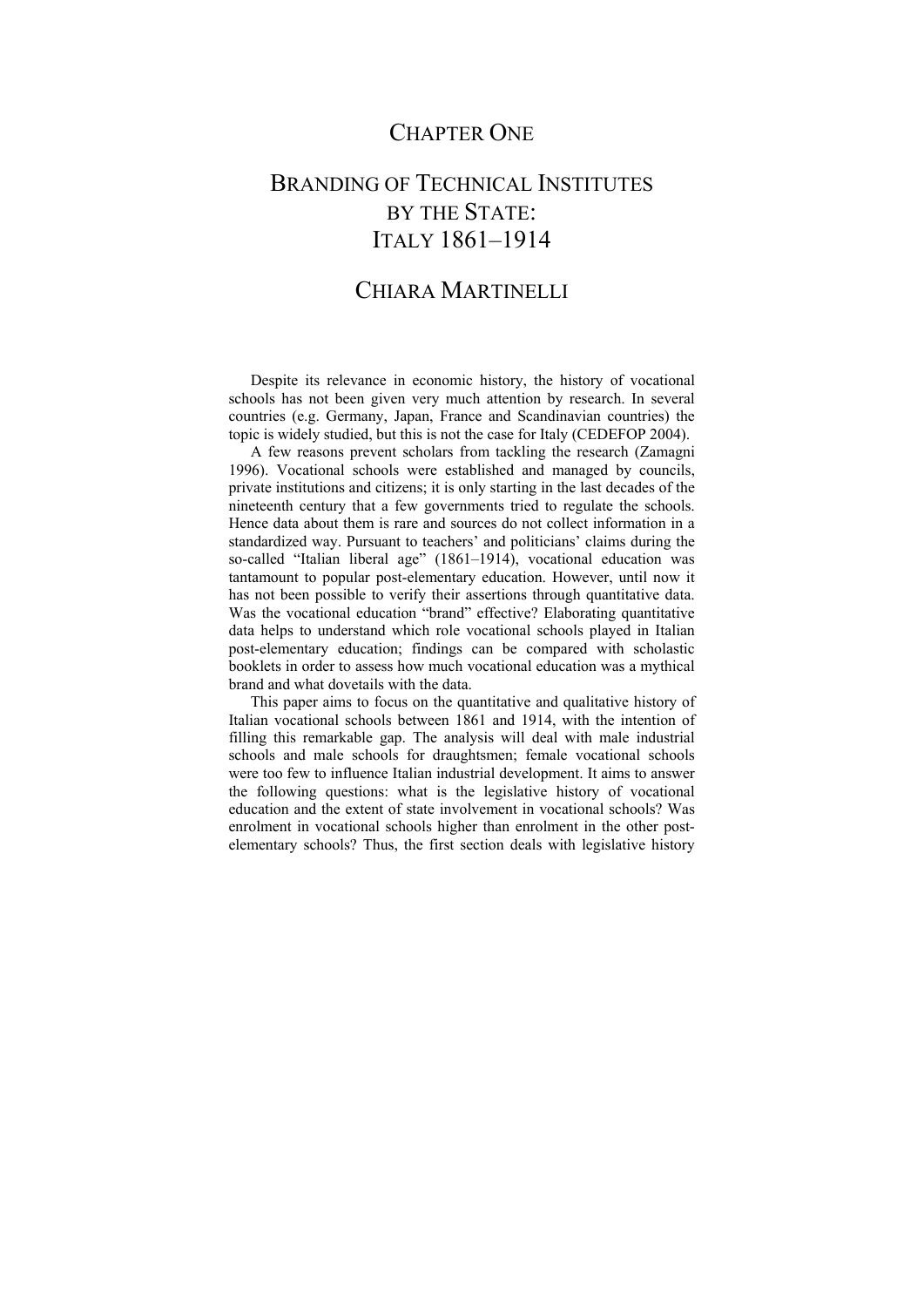and will compare the history of vocational schools in Italy with that of France and Germany. The main sources are ministerial reports, acts and bills discussed between 1861 and 1914; original files from the Ministry of Agriculture, Industry and Commerce (hereafter MAIC) archives have also been analysed. The second section deals with data about vocational enrolment and compares it with data about post-elementary enrolment: the sources and methods used to collect this data are also explained in the second section. Finally, the third section presents conclusions and outcomes.

### **The legislation of Italian vocational education**

From the second half of the nineteenth century to the Great War, the second wave of industrialization in Europe brought with it a new set of technologies. In terms of human capital, the second wave of technology needed new skills (Lazonick 1979). At the same time, the middle classes were pushing for more of their sons to attend secondary schools as, until that time, they had only been opened to a narrow élite (Ringer 1987, 3). Along with lyceums, a new kind of school was organized in order to educate the intermediate ranks of workers in factories – the vocational schools.

Almost every West European state tried to meet the new demands and between the nineteenth and twentieth centuries enacted laws about vocational schools. The most important laws to influence the history of Italian vocational schools came from Prussia (and then Germany) and France (Raicich 1993). Italian politicians and vocational teachers linked vocational education to industrial development in pre-industrial areas. Indeed, for politicians and teachers, to improve workers' skills was to modernize Italian industrial processes and technology.

### **Vocational education in Prussia and Germany**

The Prussian scholastic system started to be organized as of 1830, when private citizens and factories developed a system of industrial postelementary evening schools for workers. There were two kinds of evening schools: the first one was a three-year school for young workmen, the second a three-year school for prospective foremen (Frommberger & Reinisch 2004). Prussia was the region where most of these kinds of school were established: after German unification, workers' schools were also founded in the other regions, particularly in Bavaria and Saxony. In 1891 a federal law developed evening tuition and allowed German states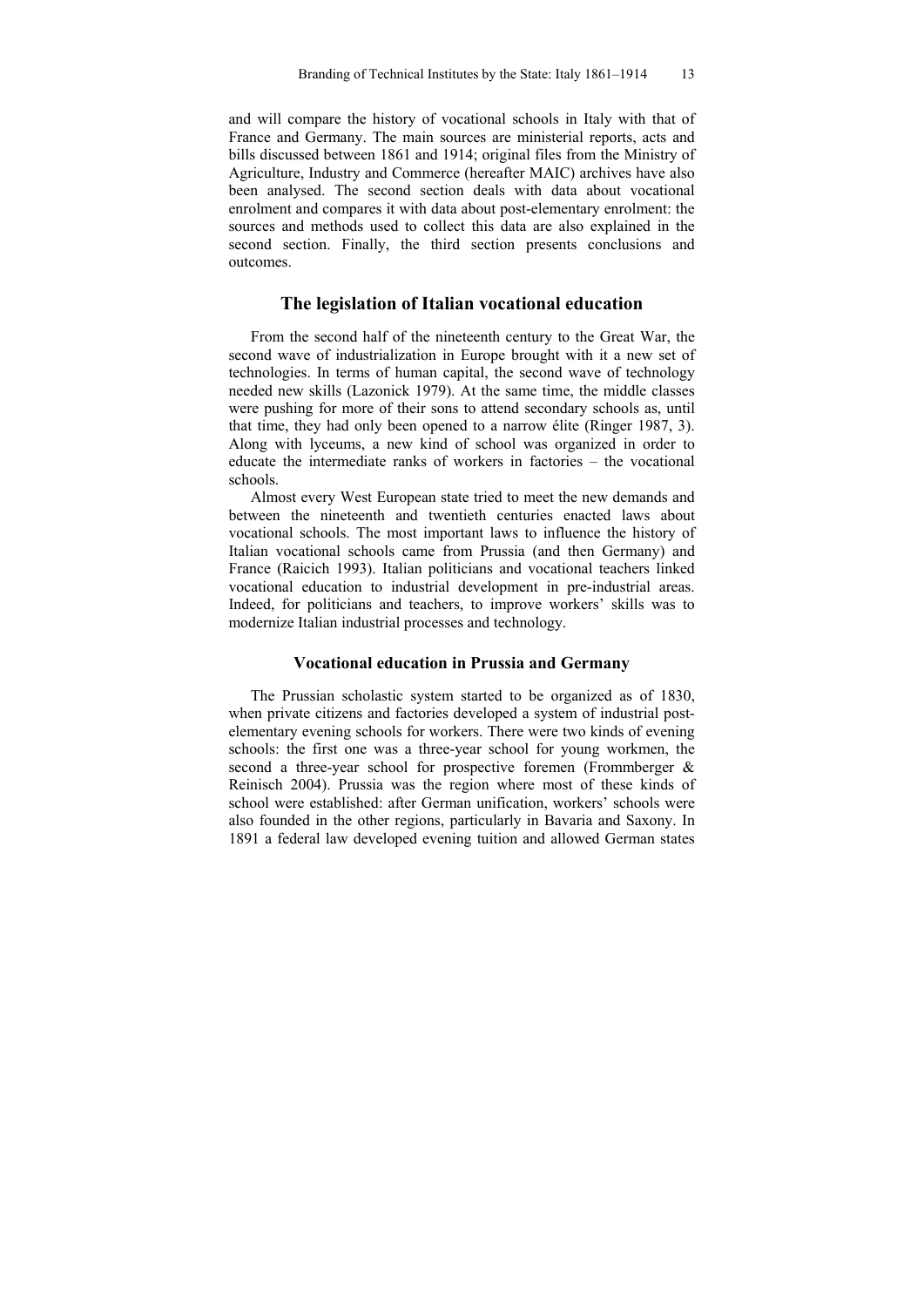to force workers under the age of eighteen to attend vocational schools; eventually, through a federal law approved in 1900, Germany forced young workers to attend at least three years of post-elementary vocational evening schools (MAIC 1907).

### **Vocational education in France**

The German system was characterized by the significance of workers' tuition and by private initiative regulated by federal and state legislations (Greinert 2004). The French system featured a growing state involvement and it was focused on daytime tuition. The suppression of guilds in 1791 through the Chapelier Act urged the revolutionary government to establish vocational education in order to educate artisans and foremen and three post-elementary vocational day schools were already established under Napoleon I. The most important innovation concerned the *Conservatoire des arts et métiers,* an industrial museum and evening school which organized courses for workers and artisans (Day 2001). The French undertakings were imitated by other European countries such as Austria and Italy, where the Industrial Museum was opened in Turin in 1871 (MAIC 1908).

After the Bourbon Restoration, vocational tuition enjoyed scarce consideration. Only under Napoleon III did the establishment of a network of vocational schools feature on the political agenda again. In 1868 the Morin government guaranteed vocational schools financial aid which could cover two thirds of the whole outlay (Day 2001).

The establishment of the Third Republic in 1879 made a mark on the history of vocational schools. The nation-building process involved vocational tuition too, as republican politicians opened industrial and artistic-industrial schools to improve workers' skills and shape their mentality (Frommberger & Reinisch 2004). The French government increased its power over vocational schools. In 1880, the Corbon Law allowed the state to establish industrial day schools and founded the *écoles manuelles d'apprentissage*, a post-elementary day school which lasted three or four years (Anderson 1970). A second kind of school was established in 1899: the *école nationale professionnelle*, which devoted the main part of its weekly activities to manual training. Notwithstanding the great differences between the two systems, we notice a common element, namely the growing involvement of the state in vocational education.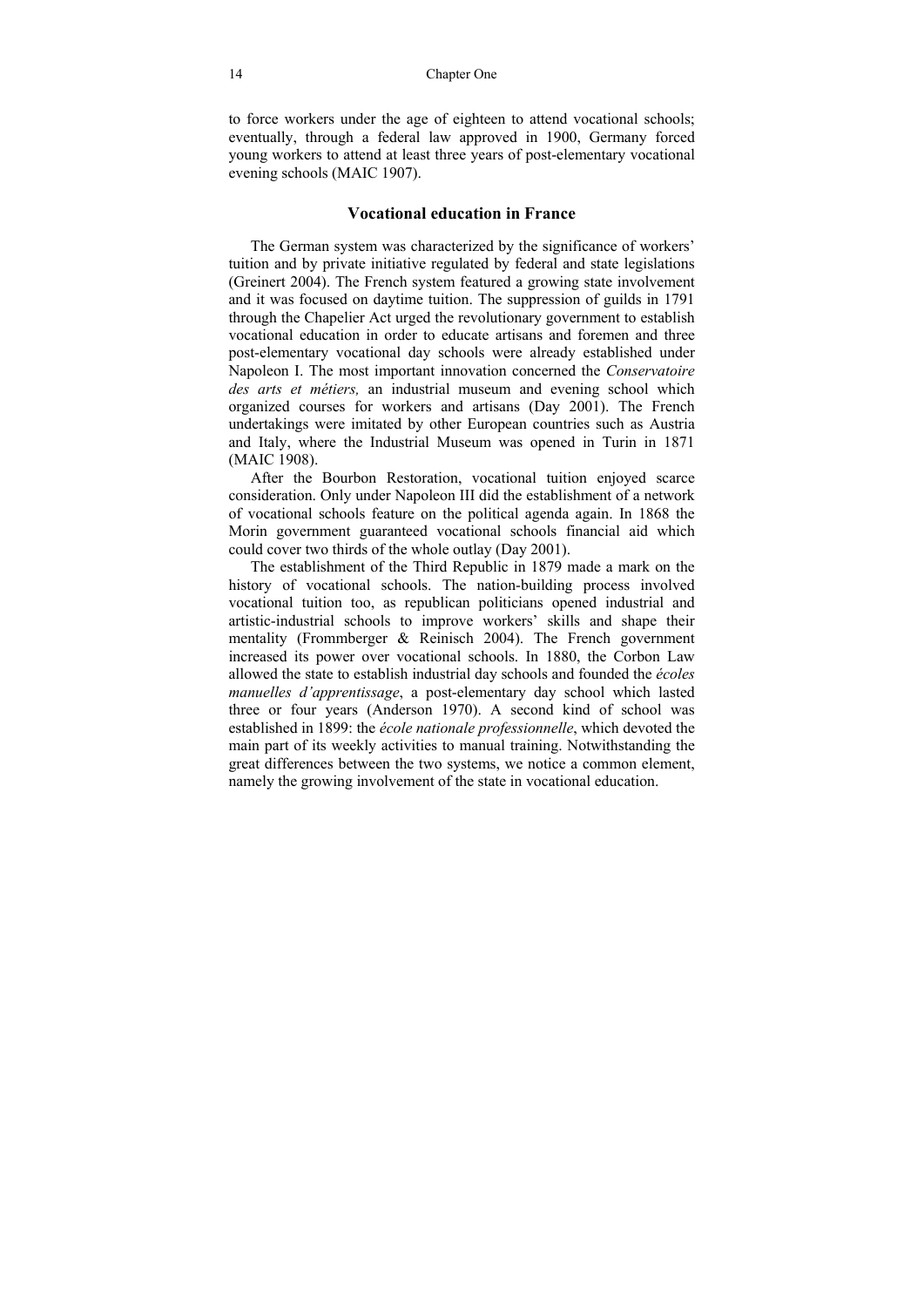### **First steps in Italy**

This process also happened in Italy in the same years. In 1861, during the so-called *Risorgimento,* the kingdom of Sardinia unified almost all the former Italian pre-unitary states. Only Veneto, Latium (with Rome), Trento, Trieste and South Tyrol were not included in the new-born kingdom: Veneto was annexed by Italy in 1866, Latium in 1871, and Trento, Trieste and South Tyrol in 1918, after the First World War. Italian scholastic organization adopted the Casati Law, which was signed into law in the Kingdom of Sardinia in 1859 and took its name from the Minister of Public Education, Baron Gabrio Casati. The law laid down four years of primary school for children between 6 and 10 years. After primary school, it set out three post-elementary schools: the *ginnasio-liceo* (gymnasium), the *scuola tecnica* (technical school) and the *istituto tecnico* (technical institute), as well as the *scuola normale* (teachers' school) for training primary school teachers.

All of these schools were managed by the Ministry of Public Education. Only the *istituto tecnico* was controlled by the Ministry of Agriculture, Industry and Commerce until1878; then it was managed by the Ministry of Public Education. The *ginnasio-liceo* was a school similar to the Prussian *Gymnasium* and it was divided into the *ginnasio*, which lasted five years, and the *liceo*, which lasted three years. Only the *liceo* allowed students to attend universities (Scotto di Luzio 2001).

Technical education mirrored the Prussian *Realschulen* and it was divided into the *scuola tecnica*, which lasted three years, and the *istituto tecnico,* which lasted five years (Soldani 1981). According to Minister Casati and his assistants, technical schools were to be a sort of manual training school. However, between 1862 and 1877 *istituti tecnici* and *scuole tecniche* were reformed five times and they started to turn out their enrolled students as middle-ranking clerks.

The Casati Law allowed the establishment of post-elementary schools, which did not have to follow the curricula the law had determined for technical schools and lyceums. Therefore, each vocational school was different from the others in terms of the subjects and the number of years each course lasted. During the first decade after the *Risorgimento*, the number of industrial and artistic-industrial schools was low and it increased very slowly. In 1862, a report written by the Ministry of Agriculture, Industry and Commerce (hereinafter MAIC) stated that in Italy there were only 10 vocational schools (MAIC 1862).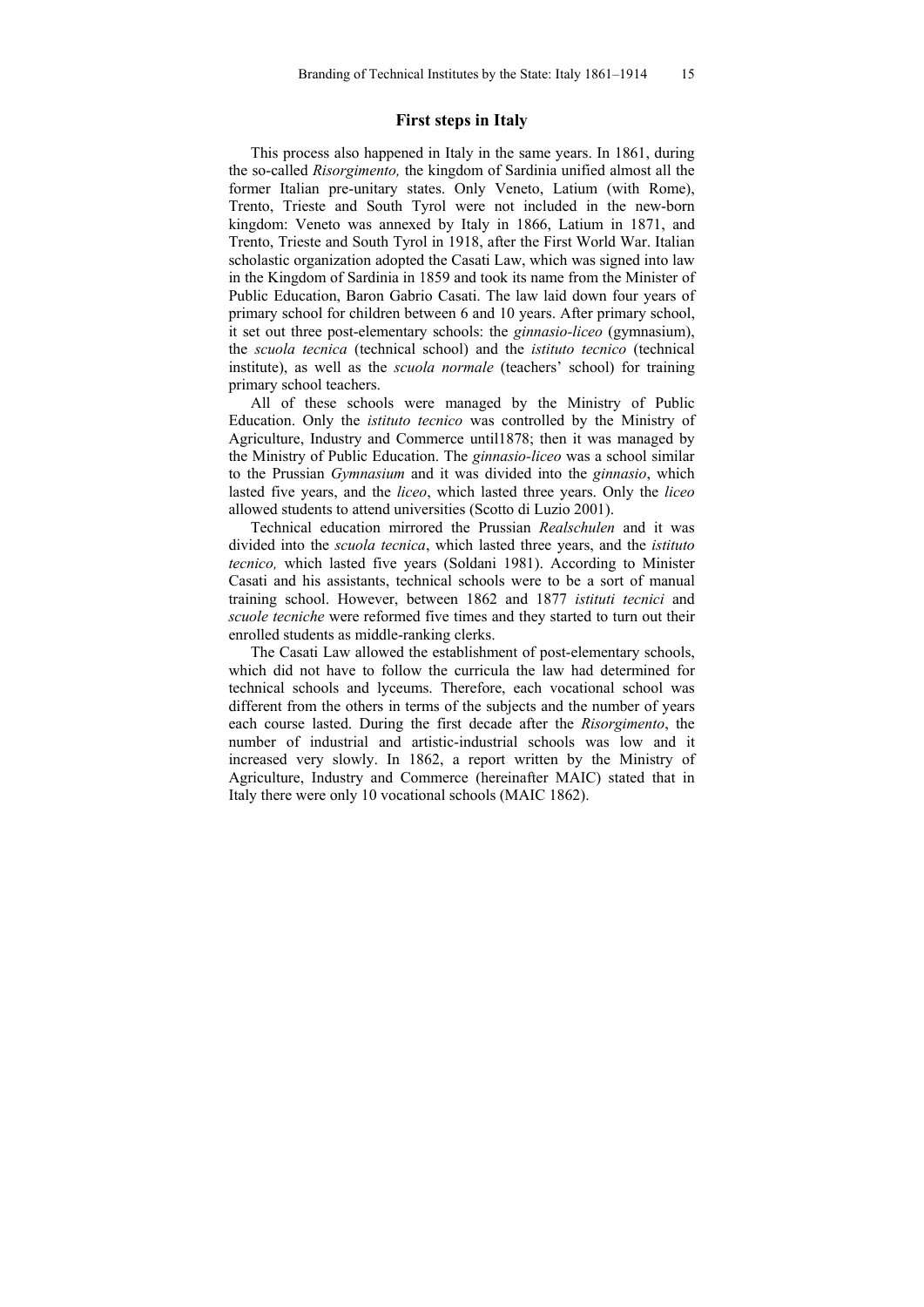#### **Influence from the Paris exposition**

The Paris Exposition in 1867 changed politicians' ideas about vocational education. The Exposition highlighted two issues: the first was the economic convergence of the Prussian, French and Belgian industrial systems with the English one and the second was the relationship between the industrial development of these countries and the establishment of vocational schools (Are 1964; Soldani 1994). A few years later, day schools providing manual training started to spread throughout Europe. An example was the Imperial Technical School of Moscow where students worked with workmen and foremen (Meyser 2004).

The Paris Exposition led the Italian government to increase its interest in the European industrial and artistic-industrial schools systems. The Italian government appointed a few scholars in order to analyse foreign vocational schools. Among the inquiry reports, the most important one was written in 1870 by the ministerial inspector and pedagogue Dino Carina. He urged the establishment of day schools for prospective skilled foremen in the most important industrial towns, but he advised against manual training and evening schools. In his opinion, the investments to buy up-to-date machinery made manual training schools too expensive for the state budget and the improvement of pupils' skills was not guaranteed by evening schools.

### **Benedetto Cairoli and the reform of vocational schools**

The Italian government shared Carina's concerns about manual training schools. Nonetheless, due to the low rate of people enrolled in post-elementary day schools, politicians decided to look to the Prussian example of evening schools for workers.

Vocational education was regulated in 1878. In the same year responsibility for technical institutes passed from MAIC to the Ministry of Public Education. Hence, as of 1878 MAIC only managed vocational schools $3$ 

In 1879 MAIC Minister Benedetto Cairoli sent an official letter to the Italian prefects. The letter urged private initiatives in the field of industrial education and guaranteed financial aid of up to 40 % of the whole outlay. Eventually, Cairoli suggested the establishment of two kinds of schools, the *scuola di arti e mestieri* (arts and craft school) and the *scuola di arte applicata all'industria* (school of industrial arts). The *scuola di arti e* 

 3 Scuole serali e domenicali d'arti e mestieri e scuole d'arte applicata all'industria, Annali dell'industria e del commercio, n° 13, 6–10.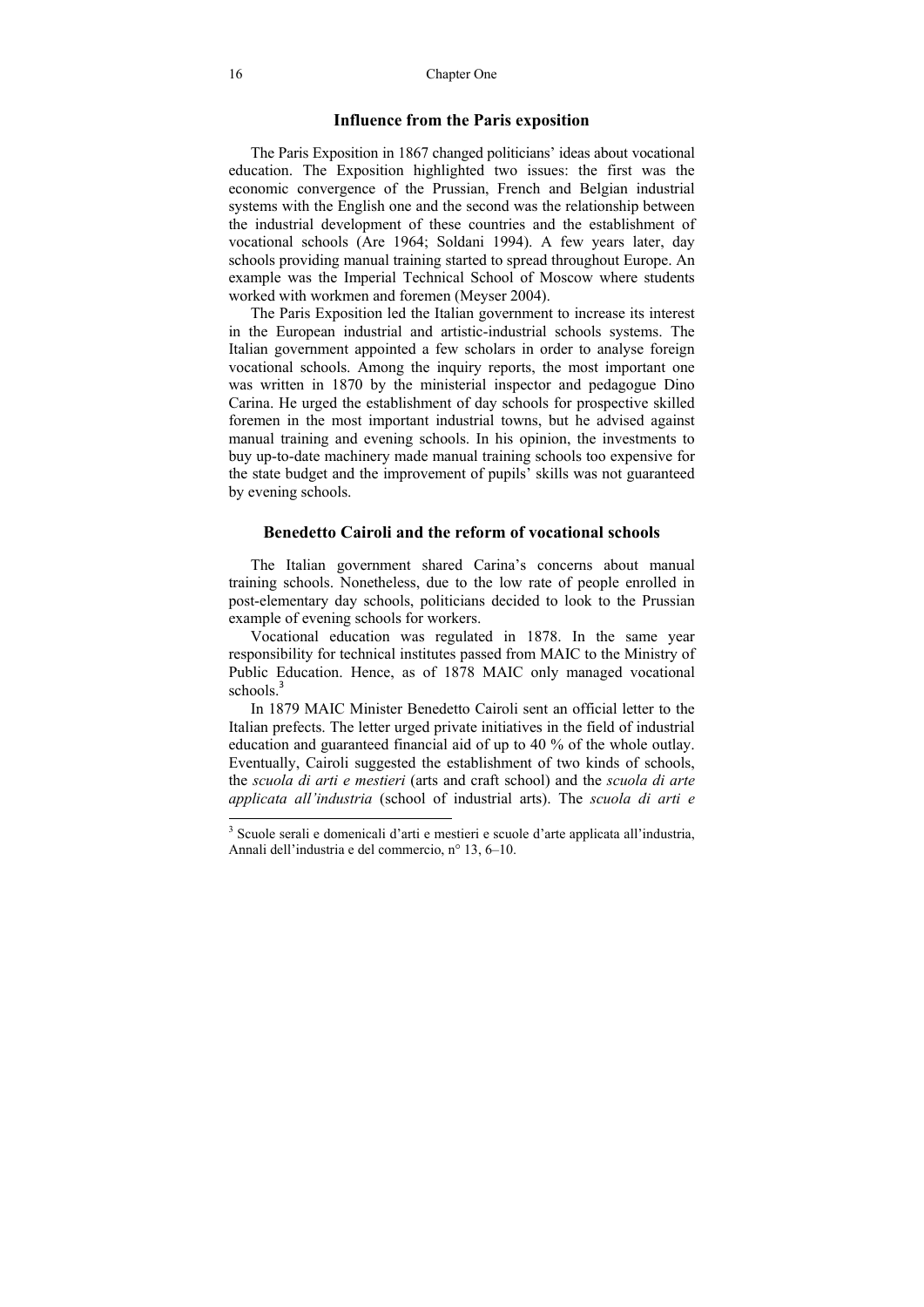*mestieri* was a three-year course for the workers of big factories who had obtained the five-year primary school leaving certificate. The *scuola di arte applicata all'industria* was a three-year course focusing on draughtsmanship for artisans with two or three years of primary school attendance. The curricula taught in industrial and artistic-industrial schools were practical and they were focused on drawings, science and technology.

Cairoli was influenced by both the French and the German models (Charmasson, Lelorrain & Ripa 1987). The blueprint of Cairoli's official letter linked ministerial financial aid to the law enacted by the French Minister of Commerce eleven years before.<sup>4</sup> In 1879, politicians and vocational teachers began to maintain that vocational schools were fitted to industrial demands and training the working classes. Booklets and presentation addresses focused on the advantages a working-class family could enjoy if they chose a vocational school over a *scuola tecnica* or an *istituto tecnico*. In their opinion, technical education was too theoretical and diverted the working class from practical jobs towards clerical ones.<sup>5</sup> Their fears of an increase in unemployment among high-school leavers were associated with conservative views: in their opinion only vocational schools could maintain the traditional social structure as their manual training accustomed the working class people's offspring to manual jobs. Thus, vocational schools were presented as the best choice for workingclass families and they were contrasted sharply with technical education.

### **Stagnation after Cairoli**

After Cairoli's initiative, the history of Italian vocational education reached a deadlock. Between 1878 and 1892 three bills were proposed with the aim of centralizing vocational education. However, they were not signed into law because of unstable governments.

The first bill was proposed by Minister Grimaldi in 1886 under the last Depretis government (1886-1887): it aimed to increase the state contribution from  $2/5$  to  $2/3$  of the whole budget of each school.<sup>6</sup> Moreover, it declared the compulsory role of manual training in industrial

 4 Italian National Archives (hereafter INA), MAIC paper, bundle 371, *Relazione al Signor Ministro*, 1 January 1877.

Such as the following booklets: Scuola industriale di Belluno 1892, *Distribuzione de' premi*, Belluno, [s.n.] and Scuola d'arti e mestieri di Udine 1887, *La scuola d'arti e mestieri di Udine e la proposta di legge speciale sull'incremento dell'industria e dei commerci,* Udine, [s.n.]. 6

 $6$  Italian Parliamentary Papers, Chambers of Deputies, n° 118 bis., 29<sup>th</sup> November 1886.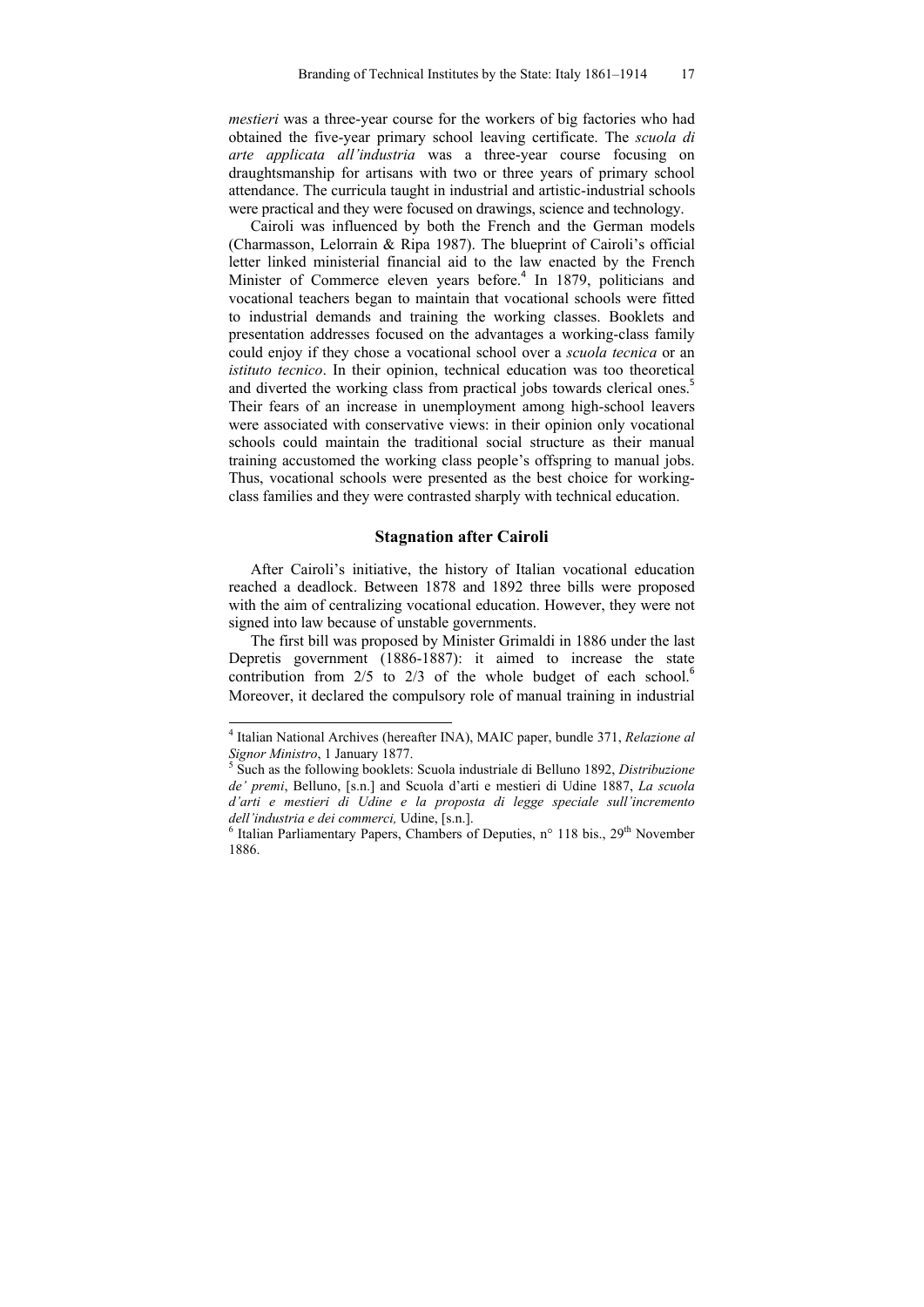schools. However, the death of Prime Minister Agostino Depretis in 1886 and the following collapse of the government stopped the bill going through. Grimaldi's successor, Minister Miceli, tried to repropose the bill under the first government led by Francesco Crispi (1887–1889) but another government collapse occurred in 1889 and this bill was also stopped.

Eventually, during Giovanni Giolitti's first government (1892–1893), in 1892 Minister Lacava wrote another bill to standardize industrial and artistic-industrial tuition. However, he did not include Miceli and Grimaldi's most important proposal, that is, the increase of ministerial financial aid. Boosting state subsidies was judged controversial because between 1890 and 1894 the Italian state budget was struck by the economic and financial crisis.<sup>8</sup> However, Lacava's bill was stopped because his government collapsed again in 1893.

### **Cocco-Ortu and the centralization of vocational education**

The beginning of the new century marked a new stage in the history of vocational schools in Italy. Pupils in industrial and artistic-industrial schools rose from 25,673 in 1896 to 56,024 in 1914. However, postelementary enrolment grew faster: the numbers of pupils enrolled increased from 165,575 in 1896 to 295,660 in 1914. The majority of students chose the *scuola tecnica*, which allowed them to work as a clerk or to prosecute their studies in the *istituto tecnico*: thus, increasing enrolment in the *scuola tecnica* was judged dangerous for the social order. Politicians tried to strengthen vocational schools as they did not allow students to pursue their studies after graduation. The promotion of vocational schools increased greatly and between 1906 and 1912 a review written by a few vocational teachers, "La scuola industriale", was published with the aim of branding vocational education: in their opinion, unlike technical schools, vocational schools only trained useful workers.<sup>9</sup>

In 1907 Italian vocational schools were centralized by the Cocco-Ortu Law, which was proposed and championed by Francesco Cocco-Ortu, the Minister of Agriculture, Industry and Commerce during the third government led by Giovanni Giolitti (1906–1909). The law divided

l

If Italian Parliamentary Papers, Chamber of Deputies, n° 78, 2/12/1889.

 $8$  Italian Parliamentary Papers, Chamber of Deputies, n° 243, 23/11/1893.

<sup>&</sup>lt;sup>9</sup> Il nostro programma, *La scuola industriale*,  $\hat{I}$  (1906), n°1, 2.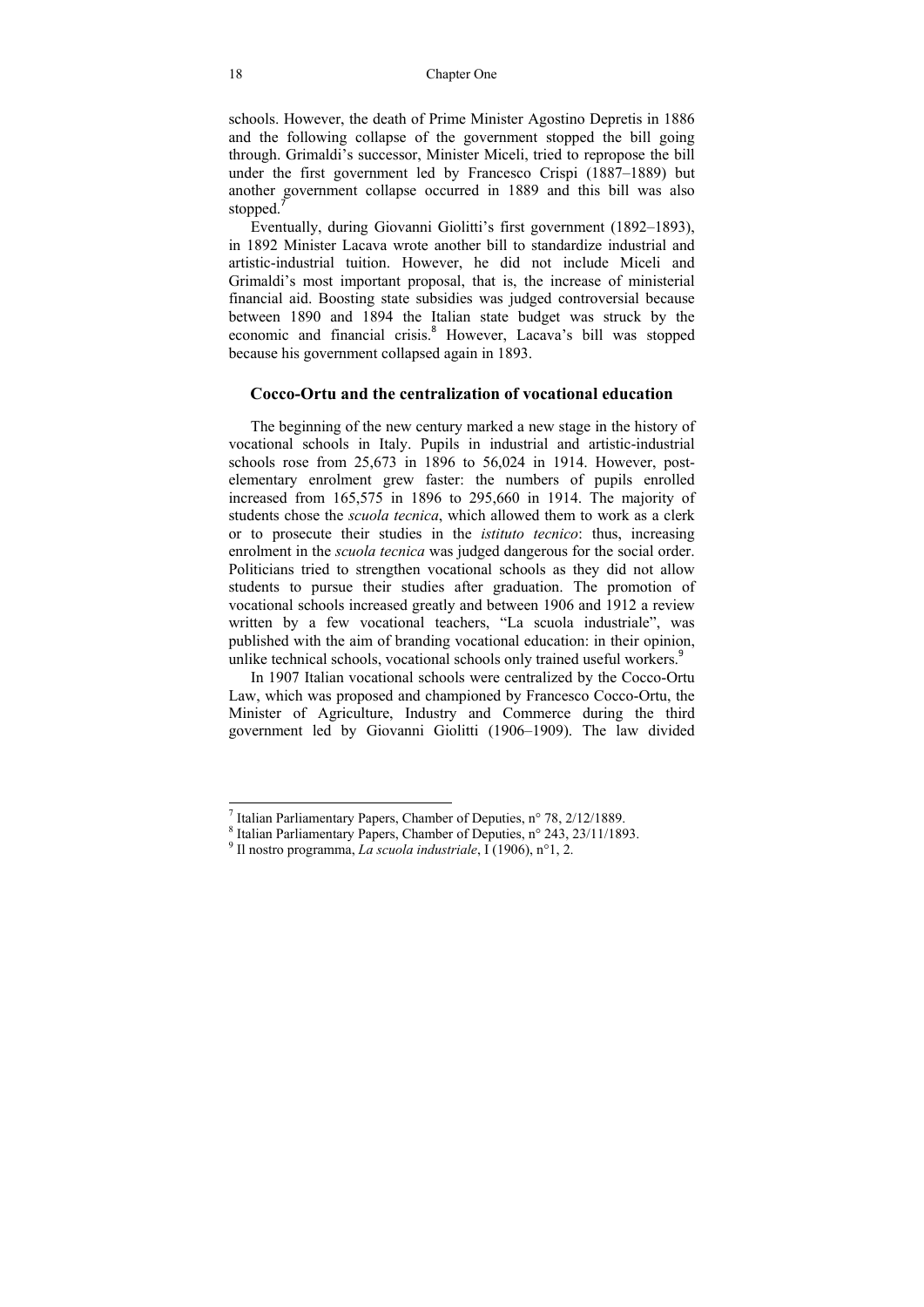vocational schools into five groups: industrial schools, artistic-industrial schools, commercial schools, female professional and agrarian schools.<sup>10</sup>

The Cocco-Ortu law established three kinds of industrial schools and two kinds of artistic-industrial schools. Among the industrial schools, the three-year *scuola di arti e mestieri* was aimed at students who had completed four years of primary school; the four-year *scuola industriale*  was open to pupils who had completed six years of primary school; the four-year *istituto industriale* was aimed at students who had completed the *scuola tecnica*. Among the artistic-industrial schools, the *scuola di disegno* (school for draughtsmen) required two or three years of primary school attendance, and the *scuola di arti applicate all'industria* four years. Guidelines for vocational education were published in 1913 in order to provide national curricula for each institute (MAIC 1913).

Cocco-Ortu certainly enacted one of the most advanced laws concerning vocational schools because the government increased its involvement in vocational schools dramatically. The act aimed to fill the gap between Italy and the most advanced West European countries in terms of the vocational enrolment rate. As the census data shows, in Italy in 1904 the enrolment in vocational schools was less than one seventh that of Germany.<sup>11</sup>

### **The quantitative development of vocational education**

This section will consider the role of vocational schools in the Italian post-elementary scholastic system. It will describe time series of postelementary schools with the aim of explaining the role of vocational schools within the Italian post-elementary scholastic system.

Historical sources are the first issues to be considered. Vocational schools data is not available for every year. The main sources are MAIC censuses and the *Annuario Statistico Italiano* but the data retrieved is not standardised. Another question is linked to unsubsidized schools, which are only listed in four reports published by the Ministry.

Data for subsidized schools is available for the following years: 1868– 1874, 1876–1877, 1881–1882, 1885, 1889, 1892, 1896, 1898–1908, 1911– 1914. Data for unsubsidized schools is only available for 1868, 1903–1904 and 1908. A linear interpolation was used for those years that were not included.

<sup>&</sup>lt;sup>10</sup> Gazzetta Ufficiale del Regno d'Italia, XLVII (1908), n°128, 2941.

<sup>&</sup>lt;sup>11</sup> My elaboration from MAIC 1907, Notizie sulle condizioni dell'insegnamento, 1052–1067.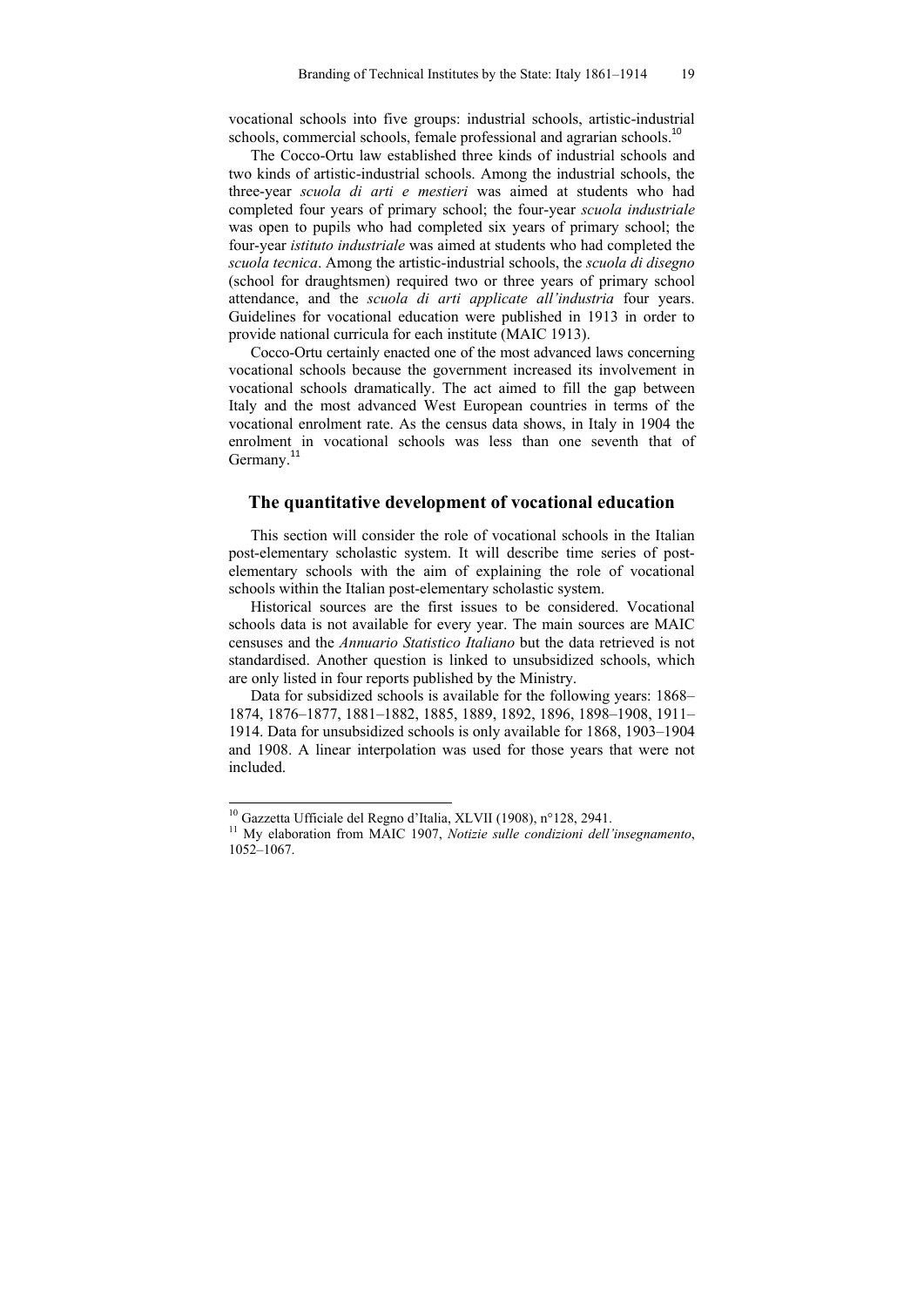Regarding lyceums and technical education, owing to the state control over *ginnasio-liceo*, *scuole tecniche* and *istituti tecnici* their data sources are retrievable and reliable, as the state recorded quantitative data from 1865 on. In addition, data about the *ginnasio-liceo* and technical education was retrieved from the *Annuario Statistico Italiano*. The only years with no available data about lyceums and technical schools were 1896 and 1897. Development in vocational education is highlighted through the contrast between vocational data and *ginnasio-liceo* and technical education data.

Figure 1-1 shows enrolment in post-elementary schools. The time series can be split into three periods. The first one lasted from 1873 to 1893 and it was characterized by a moderate but steady increase in student enrolment. The second occurred during the 1890 financial crisis and it was characterized by a decrease in the number of students. The years between 1896 and 1914 marked an exponential increase in post-elementary enrolment.



**Figure 1-1.** Time series of enrolment in post-elementary education, 1874– 1914. Sources: Annuario statistico italiano 1878–1915, MAIC 1868–1911.

Post-elementary enrolment has to be adjusted for age cohorts. Daniele Checchi's (1997) data is used as it records the number of people of a particular age in a particular year. Checchi's data about the number of children potentially enrolled in post-elementary education (11–18 years) is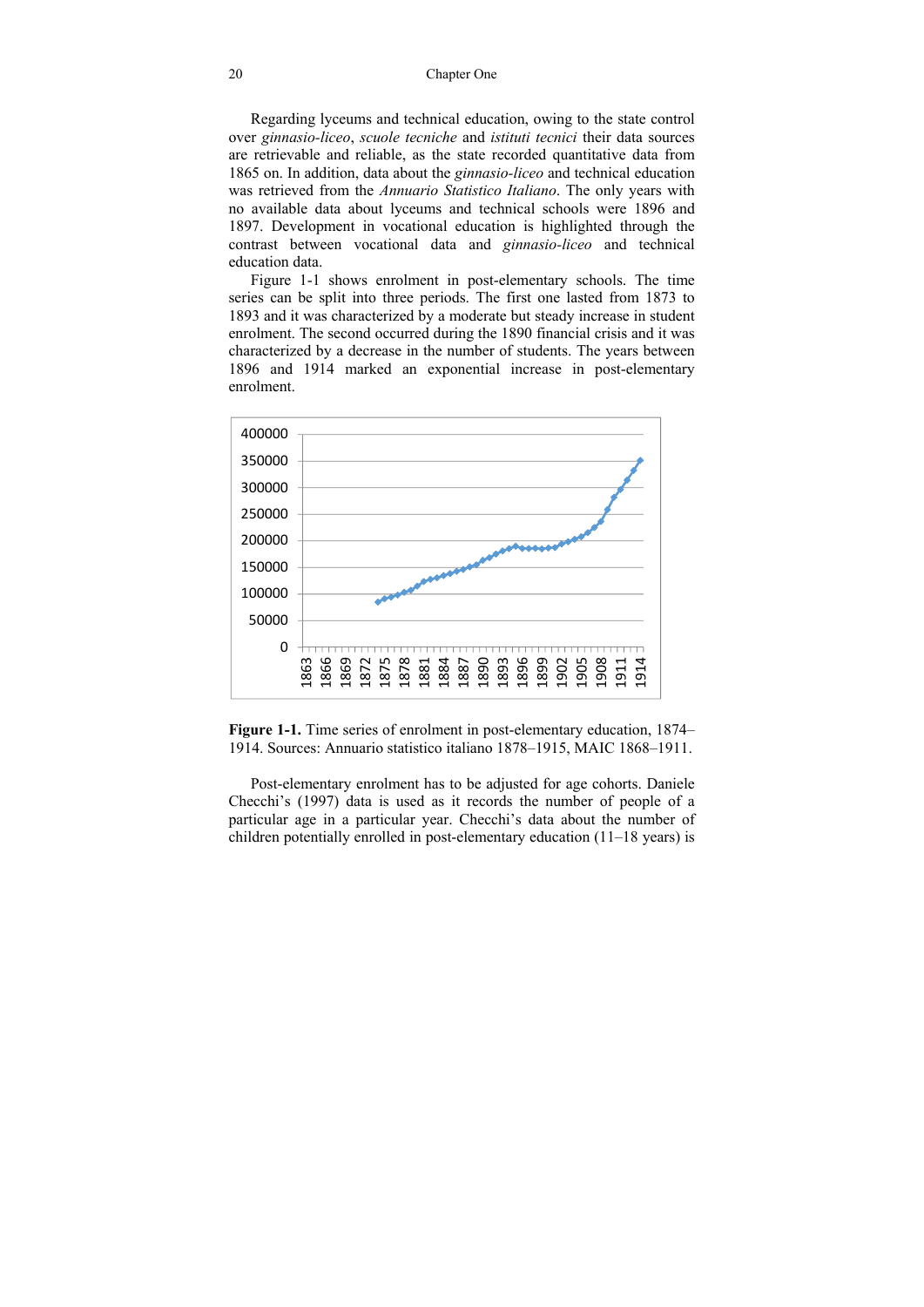available from 1880 to 1914 and it is the only reliable population index for every year between 1880 and 1914. Figure 1-2 reveals that the percentage increased steadily during the first years of the twentieth century, but it remained low. In 1880, 2.5 % of children who could potentially enroll attended a post-elementary school, whereas in 1913 figures had risen to 5.7 %. Though the percentage doubled, post-elementary schools were only attended by high-class people. Italy was far behind developed countries such as the United States: there, in 1870, post-elementary enrolment among 11–16 year-olds had already exceeded 60 % (Cvcerk & Zajcek 2013). Moreover, the percentage of people enrolled in vocational schools was insignificant: in 1913 only 1.9 % of 11–18 year olds attended a vocational school.



**Figure 1-2.** 11–18 year old enrolled in post-elementary education (vocational schools included) and only in vocational schools, 1881–1914. Sources: Own calculations; data retrieved from MAIC censuses published between 1881 and 1920, Annuario Statistico Italiano (1881–1915) and Checchi (1997).

Figure 1-3 shows time series for lyceums, technical education and vocational schools. The time series start in 1863 since no data is available before this year.

As the figure indicates, the first significant increase in vocational enrolment occurred between 1879 and 1882, when Cairoli sent his official letter. From 1882, lagging industrial development and political initiatives threatened to lower enrolment rates. Vocational schools' income dropped between 1890 and 1892, when MAIC and local administrations reduced their